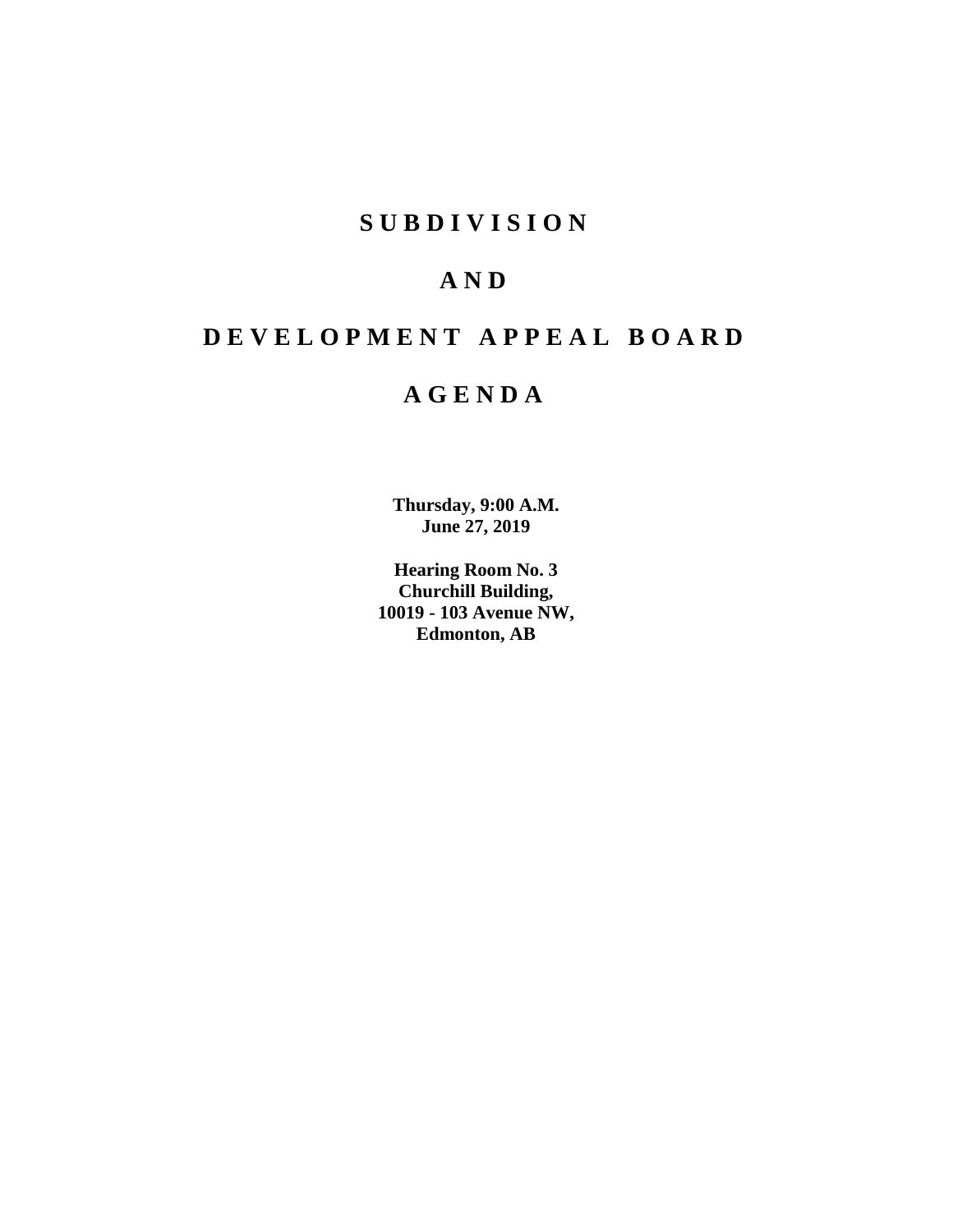# **SUBDIVISION AND DEVELOPMENT APPEAL BOARD HEARING ROOM NO. 3**

|              | <b>NOTE:</b> |               | Unless otherwise stated, all references to "Section numbers" refer to                                                                                                                                        |
|--------------|--------------|---------------|--------------------------------------------------------------------------------------------------------------------------------------------------------------------------------------------------------------|
|              |              |               | 10344 - 105 Street NW<br>Project No.: 267185799-003                                                                                                                                                          |
|              |              |               | cease the operation of the Bar and<br>Neighborhood Pub until the property is in<br>compliance with the approved Development<br>Permit or acquire Development Permit that<br>reflects the current development |
| III          | $1:30$ P.M.  | SDAB-D-19-101 | To cease the nightclub Use immediately and                                                                                                                                                                   |
|              |              |               | Project No.: 301374010-001                                                                                                                                                                                   |
|              |              |               | 7222 - 119 Street NW                                                                                                                                                                                         |
|              |              |               | floor Garage 7.32 metres by 12.19 metres,<br>second floor Garden Suite 7.06 metres by 12.19<br>metres), existing without permits                                                                             |
|              |              |               | To construct a two-Storey Garden Suite (main                                                                                                                                                                 |
| $\mathbf{I}$ | $10:30$ A.M. | SDAB-D-19-100 |                                                                                                                                                                                                              |
|              |              |               | 9517 - 71 Avenue NW<br>Project No.: 310729074-001                                                                                                                                                            |
|              |              |               |                                                                                                                                                                                                              |
|              |              |               | To operate a Major Home Based Business<br>(massage center)                                                                                                                                                   |
| I            | 9:00 A.M.    | SDAB-D-19-099 |                                                                                                                                                                                                              |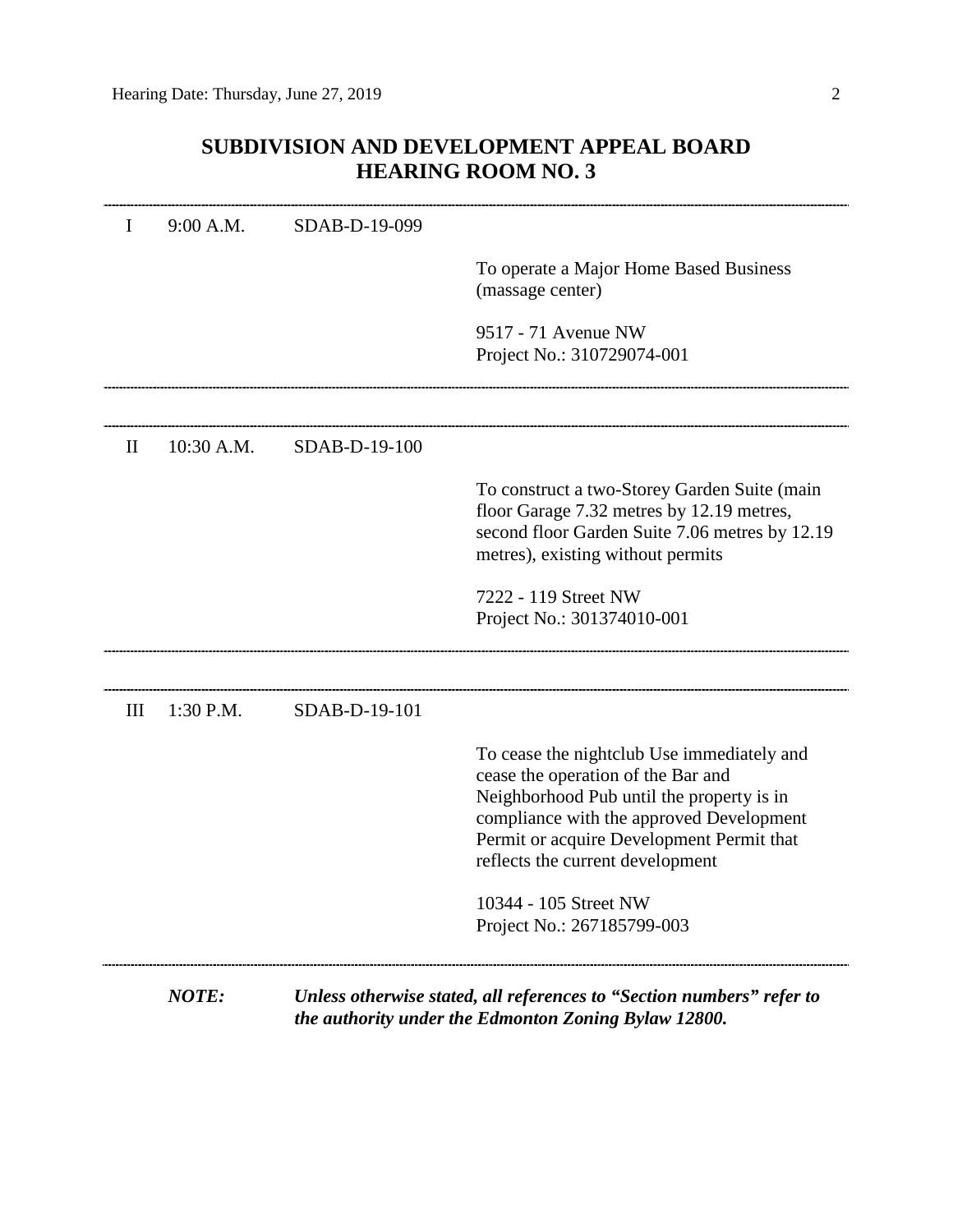#### **ITEM I: 9:00 A.M. FILE: SDAB-D-19-099**

## AN APPEAL FROM THE DECISION OF THE DEVELOPMENT OFFICER BY AN ADJACENT PROPERTY OWNER

#### APPELLANT:

APPLICATION NO.: 310729074-001

APPLICATION TO: Operate a Major Home Based Business (massage center - YACYSHYN A.). 5 visits per day by appointment only - no overlapping appointments. Hours of operation are from 10 AM to 6 PM from Monday to Friday. Expires on May 14, 2024

## DECISION OF THE DEVELOPMENT AUTHORITY: Approved with Conditions

DECISION DATE: May 14, 2019

DATE OF APPEAL: May 22, 2019

RESPONDENT: A. Yacyshyn

MUNICIPAL DESCRIPTION OF SUBJECT PROPERTY: 9517 - 71 Avenue NW

STATUTORY PLAN: N/A

NOTIFICATION PERIOD: May 21, 2019 through June 11, 2019

LEGAL DESCRIPTION: Plan 1223429 Blk 22 Lot 9A

ZONE: RF3-Small Scale Infill Development Zone

OVERLAY: Mature Neighbourhood Overlay

*Grounds for Appeal*

The Appellant provided the following reasons for appealing the decision of the Development Authority: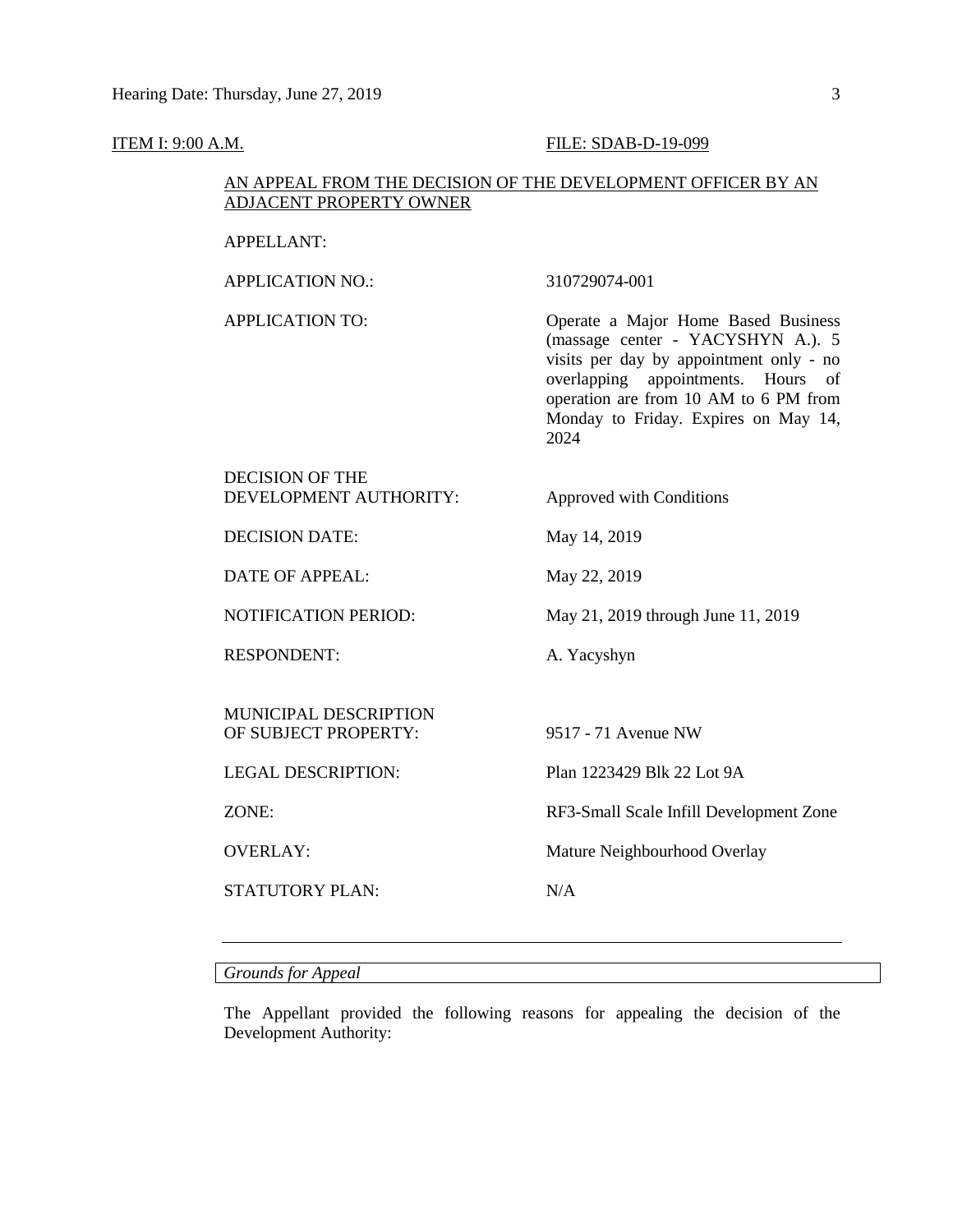We received a letter from the city of Edmonton on Friday, May 17 in which the letter dated May 14, is only allowing us 21 days to file an appeal.

Our letter will outline the reasons for our notice of appeal regarding this permit. I am the owner of the residence in the other half of the duplex and I feel that both owners of this property should have their rights heard and the impact weighed in regarding this permit regarding the setting up a store front commercial business with road sign frontage advertising their business on the other side of the duplex.

As we share this duplex, this will greatly affects my property value. It was my intent to selling my residence last year but I postponed it because of the noise and dust created by the four new infill homes that were being built next to me. I was waiting for them to replace my fencing that they torn down and landscape my grading that was damaged during construction, as agreed upon. Once this is completed, I am able to move forward with selling my property

Unfortunately, after talking to a real estate agent, it was brought to my attention that having a store front commercial business on the other half of the duplex may have dyer negative consequences against me and are outlined below:

1.It may reduce the property value of my side of the duplex because the other side is a store front commercial business with advertising signage for the public to see and for drawing in customers.

2.When selling my side of the duplex, it will reduce the number of potential buyers interested in purchasing my home.

3.I will have buyers that will refuse to purchase because of the negative image it presents having a store front commercial business with the advertising in front of the duplex.

4.There may be some buyers who won't care but will use it to their advantage to make an offer to purchase far below it selling price.

5.I will have buyers that will refuse to purchase because of the increased danger to their children being hit by a vehicle because of the high congestive traffic in front of their home and not being able to relax on their front lawn when clients are entering and leaving the property. Not good at all.

6.As the business grows, more staff will be need to be hired and resulting in increases in vehicle traffic, parking and noise on our shared property.

7. There may have individuals who may want to smoke and have to go outside to smoke, leaving butts and garbage that may be carried over to my property, result in increased maintenance.

Additionally, there is an equally significant parking problem on our street. To the right of my home, there is four new homes constructed in place of two previous homes, each having two cars. Across the street there is another duplex with four cars parked outside and there large white house that, at times, can have as many as four to six cars parked there, which typically overflows to my side. In addition, the owner wanting the permit for the store front commercial business has two cars. Not to mention there are two more duplexes being built on my street.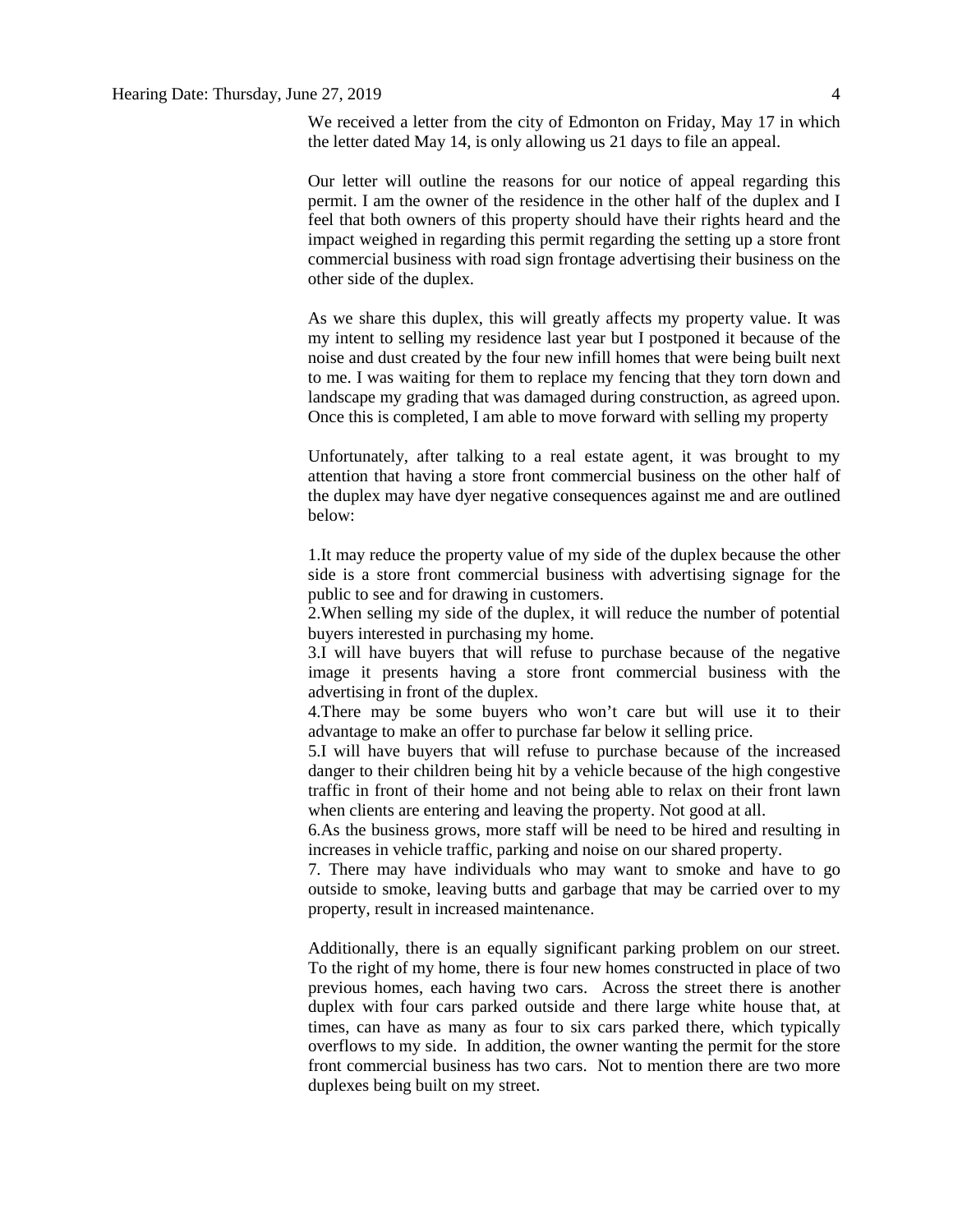At times, when I have had to park in front of other homes, I receive notes and complaints from the neighbours and, as I explained to them, since it is a public street, I cannot control where my neighbours park and I have to park wherever space is available.

**In addition, the owner of the business who is seeking the commercial permit, confronted a family friend who was visiting me at my home and complained to him regarding having his car parked on the street. Are you kidding me, this business owner confronted a family friend who was visiting while he was parking his vehicle on the street? And they want to increase traffic flow for more parking confrontations and road rage**. I couldn't believe hearing about this bullying attitude and I'm afraid if this permit proceeds, what types of confrontations and escalations can be expected in the future? This is the type of atmosphere that is brewing in the neighbourhood and having a store front commercial business in a residential neighbourhood should not be permitted because it affects so many of the residents negatively.

My husband I prefer not to be confrontational for years, my husband would go out of his way to clear neighbours sidewalks in the winter, rake up the leaves and cleaned the front of the sidewalk where we park out of goodwill and "being a good neighbour". However, I felt compelled to refuse signing the letter that the new owners of the other half of the duplex presented to me, stating that it's alright for them to operate a store front commercial business, which would result in another 5 to 6 cars parking in front of our duplex.

Unfortunately, I am going to have to decline and appeal any attempts to make part of our duplex a store front commercial business as an increase parking on our street to an already impossible situation. I also fear it may cause an escalation of hostilities amongst all the neighbours when it comes to parking, which I have already been experiencing.

## *General Matters*

#### **Appeal Information:**

The *Municipal Government Act*, RSA 2000, c M-26 states the following:

#### **Grounds for Appeal**

**685(1)** If a development authority

- (a) fails or refuses to issue a development permit to a person,
- (b) issues a development permit subject to conditions, or
- (c) issues an order under section 645,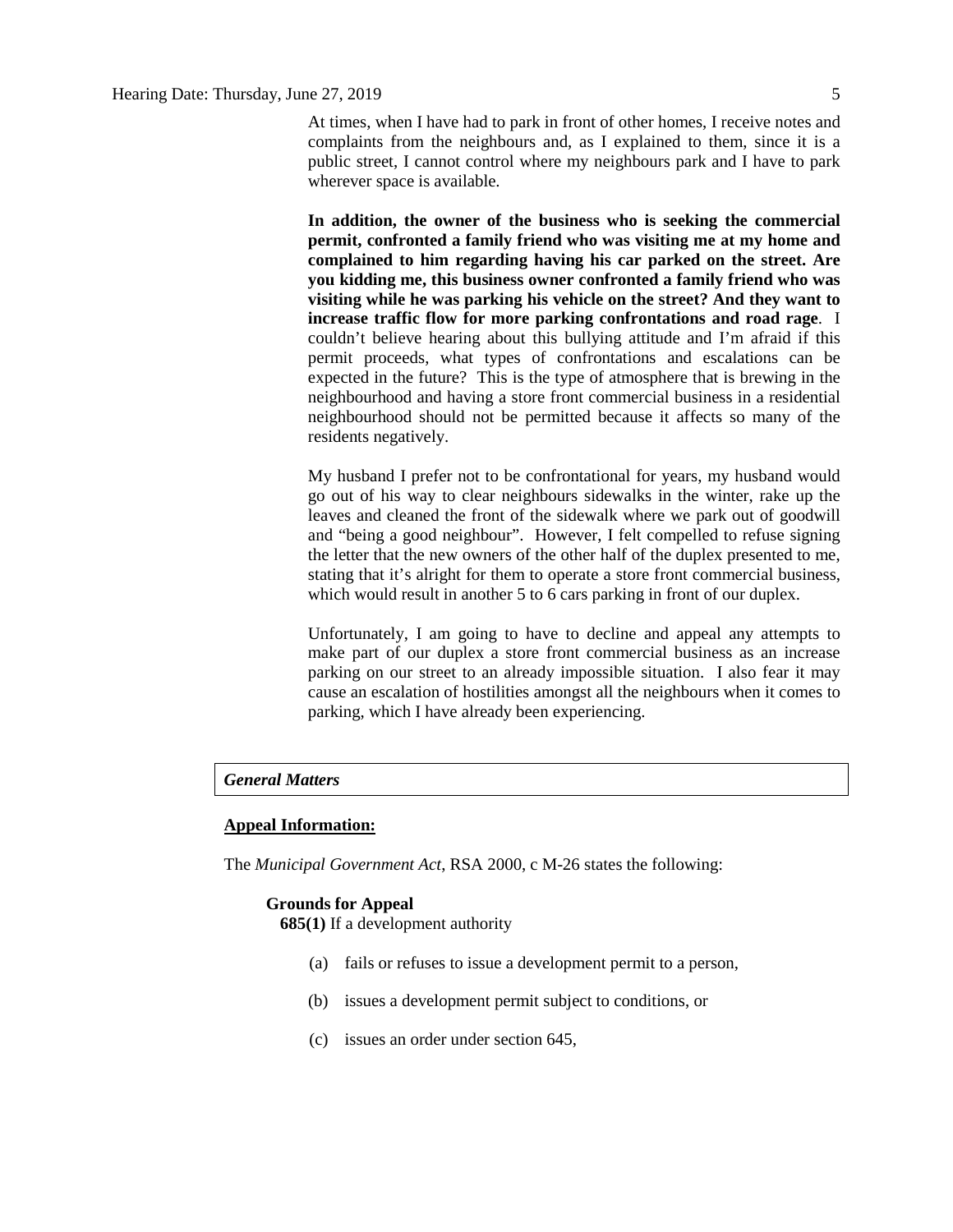the person applying for the permit or affected by the order under section 645 may appeal to the subdivision and development appeal board.

**(2)** In addition to an applicant under subsection (1), any person affected by an order, decision or development permit made or issued by a development authority may appeal to the subdivision and development appeal board.

#### **Appeals**

**686(1)** A development appeal to a subdivision and development appeal board is commenced by filing a notice of the appeal, containing reasons, with the board,

- (a) in the case of an appeal made by a person referred to in section 685(1)
	- (i) with respect to an application for a development permit,
		- (A) within 21 days after the date on which the written decision is given under section 642, or
		- (B) if no decision is made with respect to the application within the 40-day period, or within any extension of that period under section 684, within 21 days after the date the period or extension expires,
		- or
	- (ii) with respect to an order under section 645, within 21 days after the date on which the order is made, or
- (b) in the case of an appeal made by a person referred to in section 685(2), within 21 days after the date on which the notice of the issuance of the permit was given in accordance with the land use bylaw.

#### **Hearing and Decision**

**687(3)** In determining an appeal, the subdivision and development appeal board

…

- (a.1) must comply with the land use policies;
- (a.2) subject to section 638, must comply with any applicable statutory plans;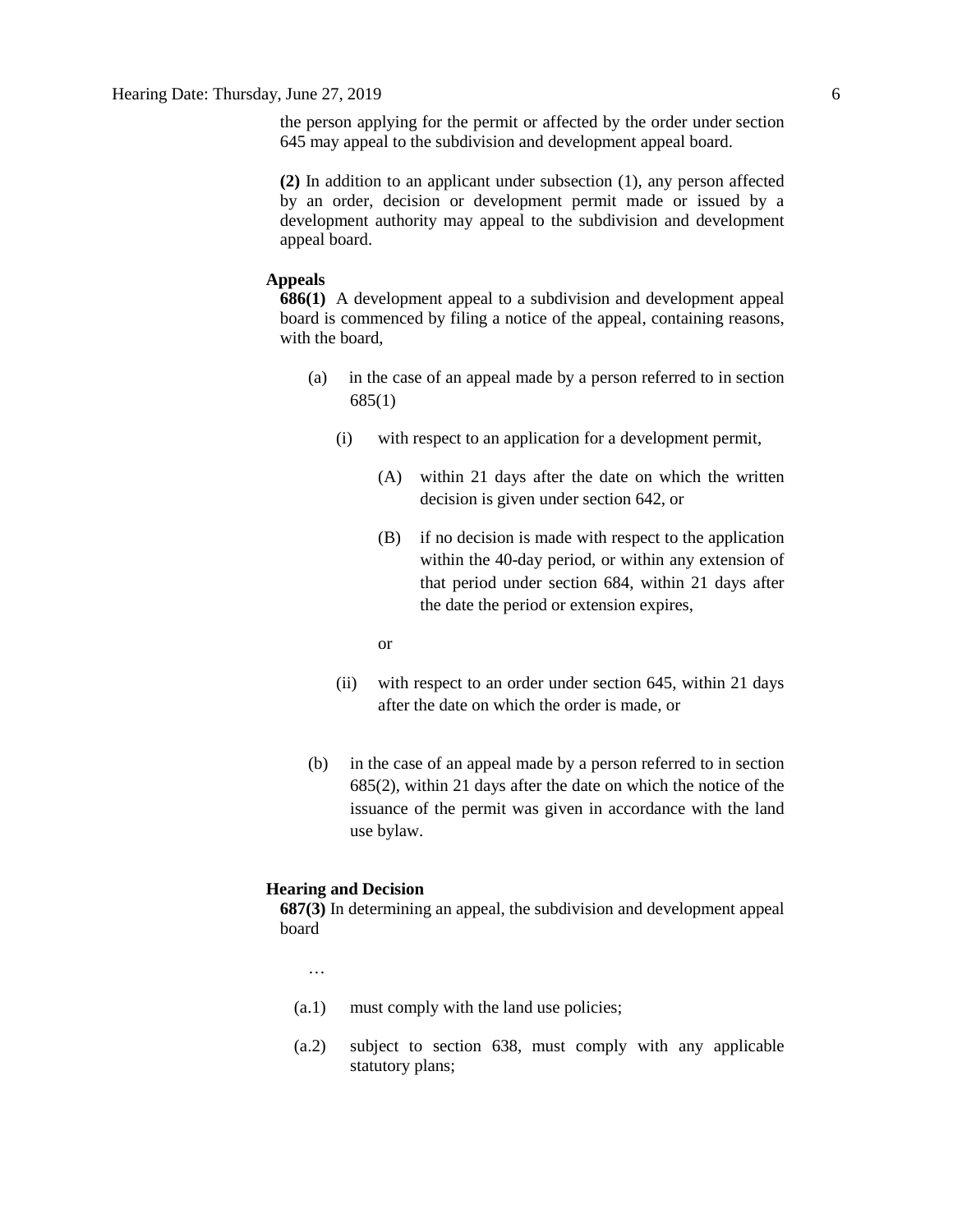- (a.3) subject to clauses (a.4) and (d), must comply with any land use bylaw in effect;
- (a.4) must comply with the applicable requirements of the regulations under the Gaming, Liquor and Cannabis Act respecting the location of premises described in a cannabis licence and distances between those premises and other premises;
	- …
	- (c) may confirm, revoke or vary the order, decision or development permit or any condition attached to any of them or make or substitute an order, decision or permit of its own;
	- (d) may make an order or decision or issue or confirm the issue of a development permit even though the proposed development does not comply with the land use bylaw if, in its opinion,
		- (i) the proposed development would not
			- (A) unduly interfere with the amenities of the neighbourhood, or
			- (B) materially interfere with or affect the use, enjoyment or value of neighbouring parcels of land,
		- and
		- (ii) the proposed development conforms with the use prescribed for that land or building in the land use bylaw.

#### **General Provisions from the** *Edmonton Zoning Bylaw:*

Section 140.3(5) states a **Major Home Based Business** is a **Discretionary Use** in the **(RF3) Small Scale Infill Development Zone**.

Under Section 7.3(7), **Major Home Based Business** means:

a development consisting of the Use of an approved Dwelling or Accessory building by a resident of that Dwelling for one or more businesses that may generate more than one business associated visit per day. The business Use must be secondary to the Residential Use of the building and shall not change the residential character of the Dwelling or Accessory building. The Dwelling may be used as a workplace by a nonresident. This Use includes Bed and Breakfast Operations but does not include General Retail Sales, Cannabis Retail Sales or Cannabis Production and Distribution.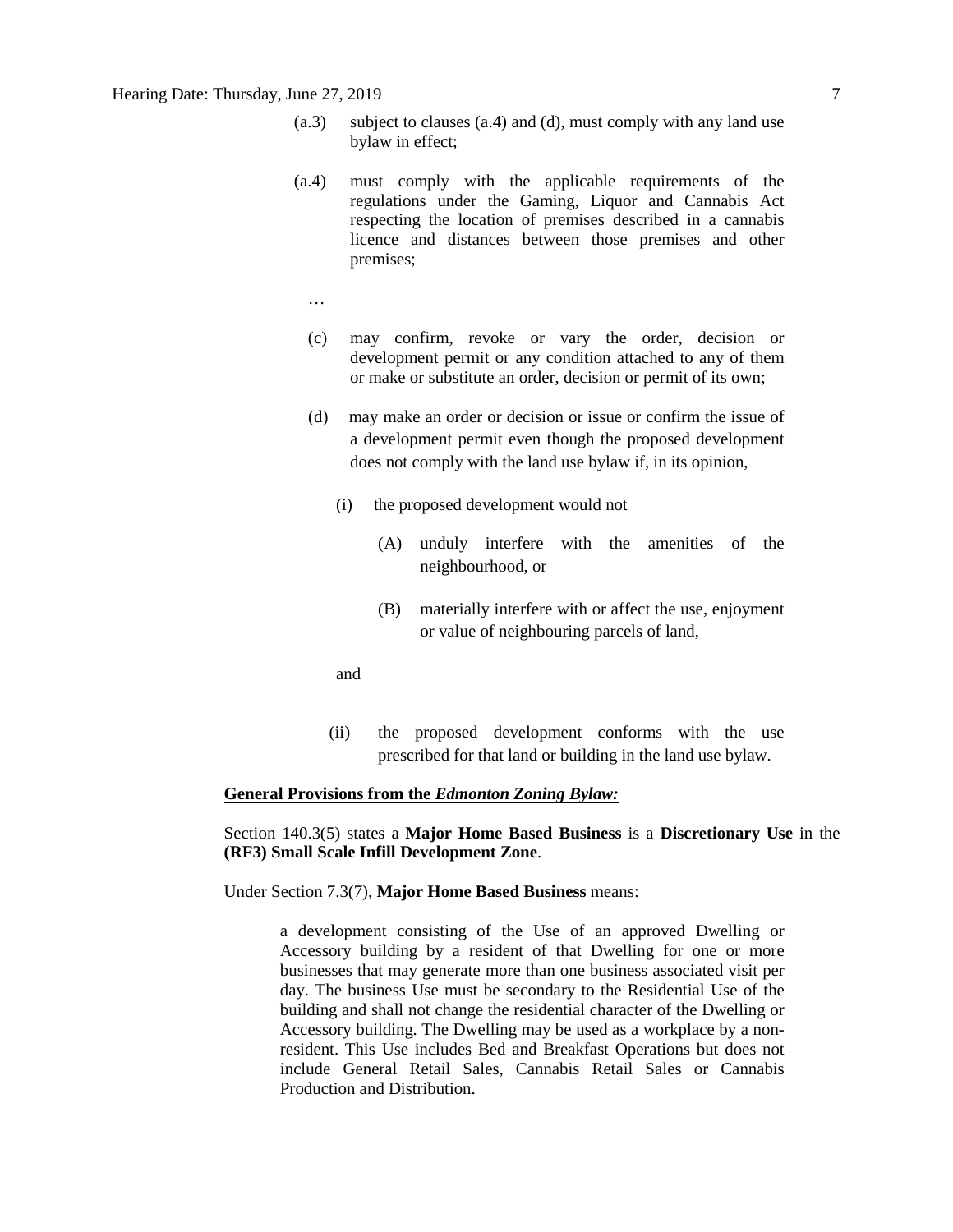Section 115.1, the **General Purpose** of the **(RF3) Small Scale Infill Development Zone**  is:

to provide for Single Detached Housing and Semi-detached Housing while allowing small-scale conversion and infill redevelopment to buildings containing up to four principal Dwellings under certain conditions, including Secondary Suites and Garden Suites.

#### *Major Home Based Business regulations – Section 75*

A [Major Home Based Business](javascript:void(0);) shall comply with the following regulations:

- 1. there shall be no exterior display or advertisement other than an identification plaque or Sign a maximum of 20 [cm](javascript:void(0);) x [30.5](javascript:void(0);) cm in size located on the Dwelling;
- 2. there shall be no mechanical or electrical equipment used that creates external noise, or visible and audible interference with home electronics equipment in adjacent Dwellings;
- 3. the Major Home Based Business shall not generate pedestrian or vehicular traffic, or parking, in excess of that which is characteristic of the Zone in which it is located;
- 4. the number of non-resident employees or business partners working onsite shall not exceed two at any one time;
- 5. there shall be no outdoor business activity, or outdoor storage of material or equipment associated with the business. Indoor storage related to the business activity shall be allowed in either the Dwelling or Accessory buildings;
- 6. the Major Home Based Business shall not change the principal character or external appearance of the [Dwelling](javascript:void(0);) or [Accessory](javascript:void(0);) buildings;
- 7. a Bed and Breakfast Operation, operating as a Major Home Based Business shall have a maximum of two Sleeping Units. Cooking facilities shall not be located within the Sleeping Units. In addition to any other parking requirements of this Bylaw, one additional parking space shall be provided for each Sleeping Unit;
- 8. in addition to the information requirements of [subsection 13.1](https://webdocs.edmonton.ca/InfraPlan/zoningbylaw/ZoningBylaw/Part1/Administrative/13__Development_Permit_Application.htm) of this Bylaw, each application for a Development Permit for the Use Major Home Based Business shall include a description of the business to be undertaken at the premises, an indication of the number of business visits per week, provision for parking, and where any materials or equipment associated with the business use are to be stored; and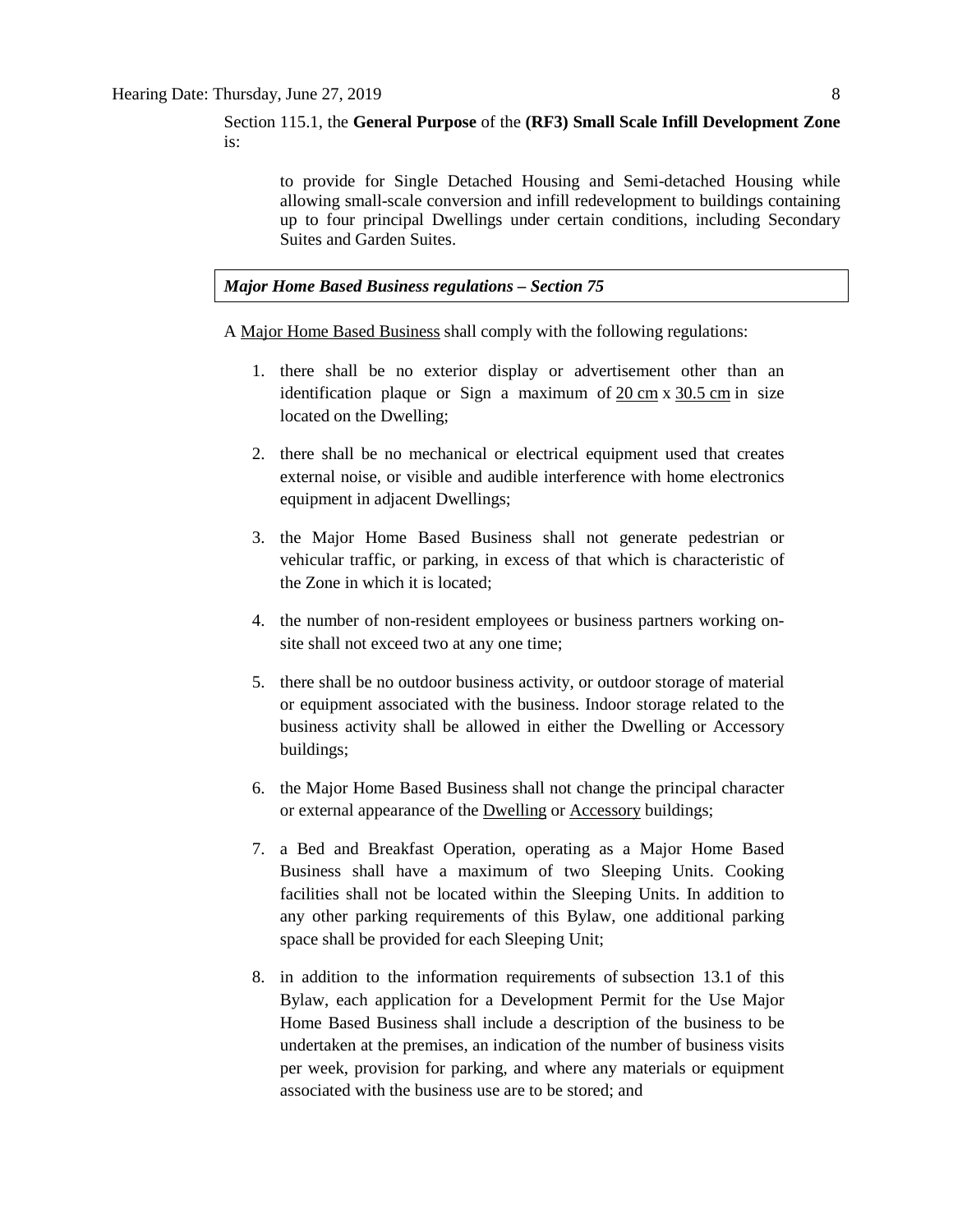## Hearing Date: Thursday, June 27, 2019 9

- 9. the [Major Home Based Business](javascript:void(0);) shall not be allowed if, in the opinion of the Development Officer, such Use would be more appropriately located in a Commercial or Industrial Zone having regard for the overall compatibility of the Use with the residential character of the area.
- 10. a Major Home Based Business shall not be allowed within the same principal Dwelling containing a Secondary Suite or within the same Site containing a Garden Suite and an associated principal Dwelling, unless the Home Based Business is a Bed and Breakfast Operation and the Secondary Suite or the Garden Suite is an integral part of the Bed and Breakfast Operation.

#### **Development Officer's Determination**

You are receiving this notice because a Discretionary Use Development Permit has been issued, pursuant to Section 12.4 and 20.3 of the Edmonton Zoning Bylaw. [unedited]

# Notice to Applicant/Appellant

Provincial legislation requires that the Subdivision and Development Appeal Board issue its official decision in writing within fifteen days of the conclusion of the hearing.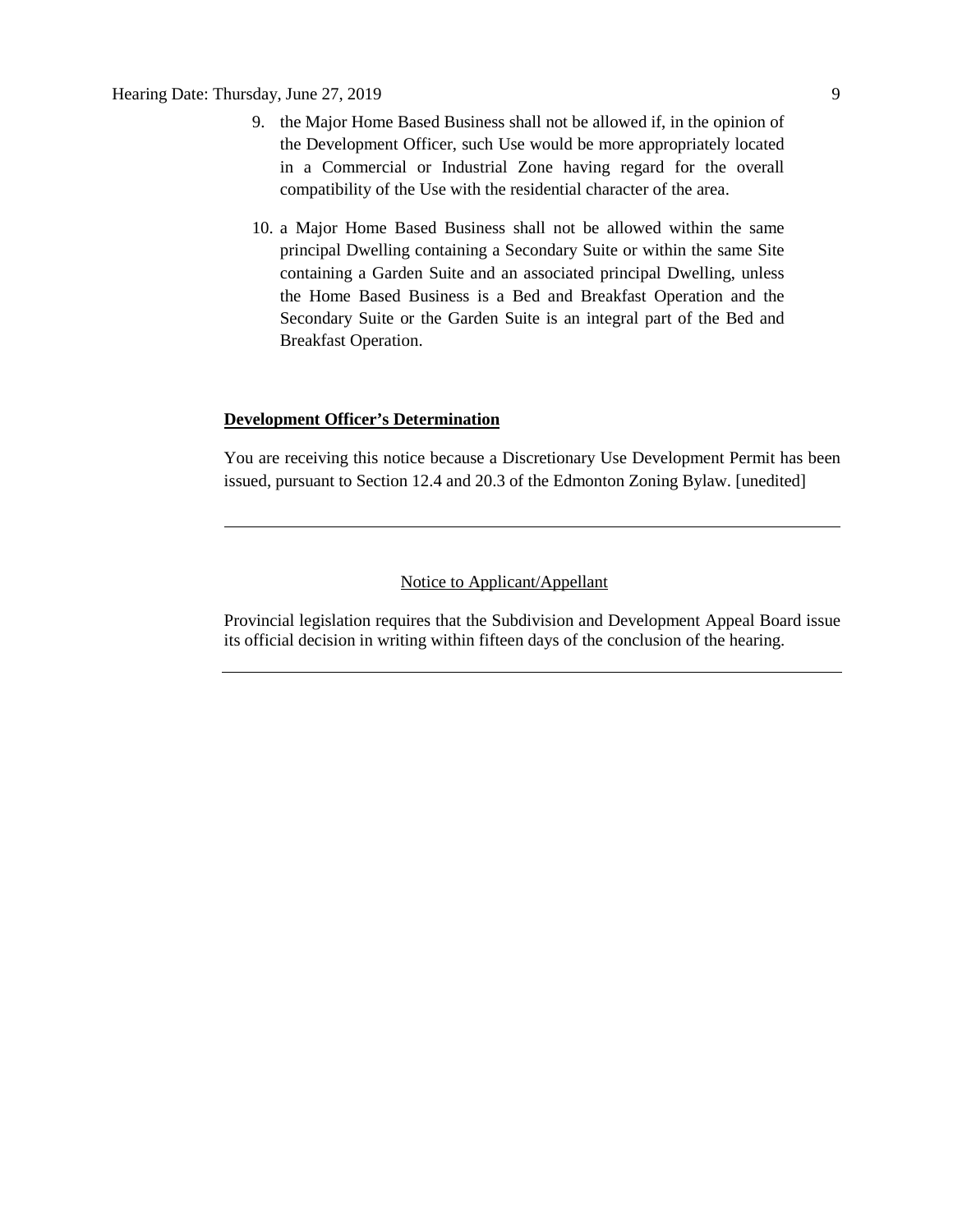| THE CITY OF<br><b>Onton</b>                                                                   |                                                                                                                     | Project Number: 310729074-001<br><b>Application Date:</b><br>APR 10, 2019<br>Printed:<br>June 5, 2019 at 2:42 PM |
|-----------------------------------------------------------------------------------------------|---------------------------------------------------------------------------------------------------------------------|------------------------------------------------------------------------------------------------------------------|
|                                                                                               | <b>Application for</b>                                                                                              | Page:<br>$1$ of $3$                                                                                              |
|                                                                                               | <b>Home Occupation</b>                                                                                              |                                                                                                                  |
| This document is an application for a Development Permit for the development described below. |                                                                                                                     |                                                                                                                  |
| Applicant                                                                                     |                                                                                                                     | Property Address(es) and Legal Description(s)                                                                    |
|                                                                                               | 9517 - 71 AVENUE NW                                                                                                 |                                                                                                                  |
|                                                                                               |                                                                                                                     | Plan 1223429 Blk 22 Lot 9A                                                                                       |
|                                                                                               | <b>Specific Address(es)</b>                                                                                         |                                                                                                                  |
|                                                                                               | Entryway: 9517 - 71 AVENUE NW                                                                                       |                                                                                                                  |
| <b>Scope of Permit</b>                                                                        |                                                                                                                     |                                                                                                                  |
|                                                                                               | To operate a Major Home Based Business (massage center - YACYSHYN ANDREA). 5 visits per day by appointment only -no |                                                                                                                  |
|                                                                                               | overlapping appointments. Hours of operation are from 10 AM to 6 PM from Monday to Friday. Expires on May 14, 2024. |                                                                                                                  |
| <b>Permit Details</b>                                                                         |                                                                                                                     |                                                                                                                  |
|                                                                                               | # of vehicles at one time: 1                                                                                        |                                                                                                                  |
| # of businesss related visits/day: 5<br>Administration Office Only?: N                        | Business has Trailers or Equipment?: N                                                                              |                                                                                                                  |
| Class of Permit: Class B                                                                      |                                                                                                                     | Description of Business: Massage therapy offered by a                                                            |
|                                                                                               | Registered Massage Therapist. 5 visits per day by                                                                   | appointment only -no overlapping appointments. Hours of                                                          |
|                                                                                               |                                                                                                                     | operation are from 10 AM to 6 PM from Monday to                                                                  |
| Do you live at the property?: Y                                                               | Friday. Expires on May 14, 2024.<br>Expiry Date: 2024-05-14 00:00:00                                                |                                                                                                                  |
| Outdoor storage on site?: N                                                                   |                                                                                                                     |                                                                                                                  |
| I/We certify that the above noted details are correct.                                        |                                                                                                                     |                                                                                                                  |
| Applicant signature:                                                                          |                                                                                                                     |                                                                                                                  |
| <b>Development Permit Decision</b>                                                            |                                                                                                                     |                                                                                                                  |
| Appealed to SDAB                                                                              |                                                                                                                     |                                                                                                                  |
| Issue Date: May 14, 2019 Development Authority: POTTER, CHRISTINA                             |                                                                                                                     |                                                                                                                  |
|                                                                                               |                                                                                                                     |                                                                                                                  |
|                                                                                               |                                                                                                                     |                                                                                                                  |
|                                                                                               |                                                                                                                     |                                                                                                                  |
|                                                                                               |                                                                                                                     |                                                                                                                  |
|                                                                                               |                                                                                                                     |                                                                                                                  |
|                                                                                               |                                                                                                                     |                                                                                                                  |
|                                                                                               |                                                                                                                     |                                                                                                                  |
|                                                                                               |                                                                                                                     |                                                                                                                  |
|                                                                                               |                                                                                                                     |                                                                                                                  |
|                                                                                               |                                                                                                                     |                                                                                                                  |
|                                                                                               |                                                                                                                     |                                                                                                                  |
|                                                                                               |                                                                                                                     |                                                                                                                  |
|                                                                                               |                                                                                                                     |                                                                                                                  |
|                                                                                               |                                                                                                                     |                                                                                                                  |
|                                                                                               |                                                                                                                     |                                                                                                                  |
|                                                                                               | THIS IS NOT A PERMIT                                                                                                |                                                                                                                  |
|                                                                                               |                                                                                                                     |                                                                                                                  |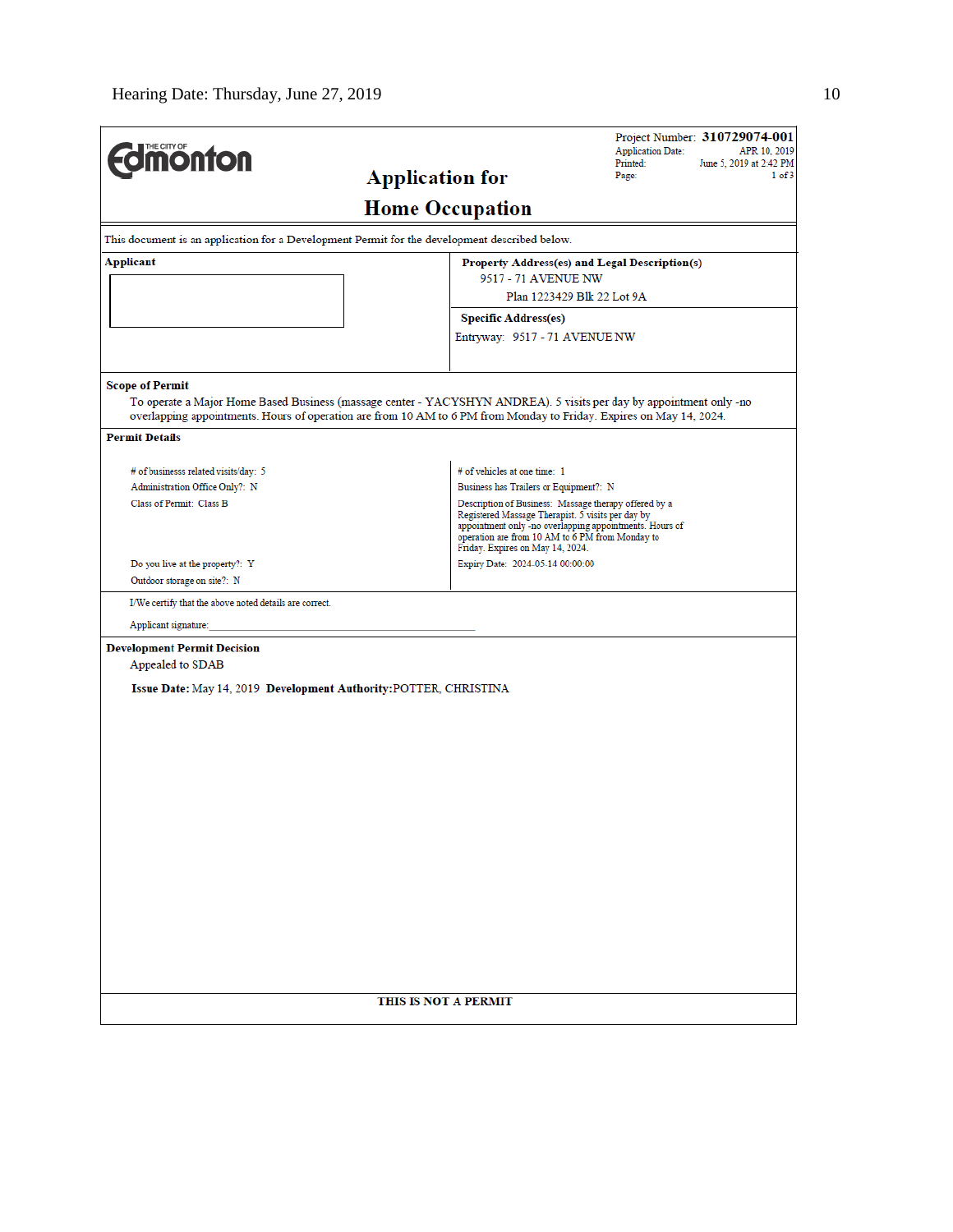| <b><i><u><u><b>Monton</b></u></u></i></b><br><b>Application for</b>                                                                                                                                                                                                                                                                                                                                         | <b>Application Date:</b><br>Printed:<br>Page: | Project Number: 310729074-001<br>APR 10, 2019<br>June 5, 2019 at 2:42 PM<br>$2$ of $3$ |
|-------------------------------------------------------------------------------------------------------------------------------------------------------------------------------------------------------------------------------------------------------------------------------------------------------------------------------------------------------------------------------------------------------------|-----------------------------------------------|----------------------------------------------------------------------------------------|
| <b>Home Occupation</b>                                                                                                                                                                                                                                                                                                                                                                                      |                                               |                                                                                        |
| <b>Subject to the Following Conditions</b><br>Unless otherwise stated, all references to "section numbers" refer to the authority under the Edmonton Zoning Bylaw #12800, as<br>amended.                                                                                                                                                                                                                    |                                               |                                                                                        |
| 1. The business owner must live at the site. The business use must be secondary to the residential use of the building and shall not<br>change the residential character of the Dwelling or Accessory Building (Section 7.3(7)).                                                                                                                                                                            |                                               |                                                                                        |
| 2. There shall be no exterior display or advertisement other than an identification plaque or sign a maximum of 20 cm (8") x 30.5<br>cm (12") in size located on the dwelling (Section 75.1).                                                                                                                                                                                                               |                                               |                                                                                        |
| 3. The Major Home Based Business shall not generate pedestrian or vehicular traffic, or parking, in excess of that which is<br>characteristic of the Zone in which it is located (Section 75.3).                                                                                                                                                                                                            |                                               |                                                                                        |
| 4. There shall be no non-resident employees or business partners working on-site.                                                                                                                                                                                                                                                                                                                           |                                               |                                                                                        |
| 5. There shall be no more than 5 visits associated with the business per day. Clients visit must be by-appointment only and<br>appointments shall not overlap.                                                                                                                                                                                                                                              |                                               |                                                                                        |
| 6. Hours of operations must be between 10 AM and 6 PM from Monday to Friday.                                                                                                                                                                                                                                                                                                                                |                                               |                                                                                        |
| 7. There shall be no outdoor business activities, or outdoor storage of material or equipment associated with the business (Section<br>$75.5$ ).                                                                                                                                                                                                                                                            |                                               |                                                                                        |
| 8. No offensive noise, odour, vibration, smoke, litter, heat or other objectionable effect shall be produced.                                                                                                                                                                                                                                                                                               |                                               |                                                                                        |
| 9. The business use must maintain the privacy and enjoyment of adjacent residences and the characteristic of the neighborhood.                                                                                                                                                                                                                                                                              |                                               |                                                                                        |
| 10. All parking for the Dwelling and Home Based Business must be accommodated on site unless a parking variance has been<br>granted for this Major Home Based Business.                                                                                                                                                                                                                                     |                                               |                                                                                        |
| 11. This Development Permit may be cancelled at any time if the Home Based Business as stated in the Permit Details changes<br>$(Section 17.2)$ .                                                                                                                                                                                                                                                           |                                               |                                                                                        |
| 12. This approval is for a 5 year period from the date of this decision. A new Development Permit must be obtained to continue to<br>operate the business from this location. This Development Permit expires on ****May 14, 2024****.                                                                                                                                                                      |                                               |                                                                                        |
| Notes:                                                                                                                                                                                                                                                                                                                                                                                                      |                                               |                                                                                        |
| 1. An approved Development Permit means that the proposed development has been reviewed against the provisions of this bylaw.<br>It does not remove obligations to conform with other legislation, bylaws or land title instruments such as the Municipal<br>Government Act, the Edmonton Building Permit Bylaw or any caveats, covenants or easements that might be attached to the Site<br>(Section 5.2). |                                               |                                                                                        |
| 2. This Development Permit is not a Business License.                                                                                                                                                                                                                                                                                                                                                       |                                               |                                                                                        |
| 3. Subject to the right of appeal. The permit is not valid until the required Notification Period expires (date noted below in<br>accordance with Section 21.1 and 17.1).                                                                                                                                                                                                                                   |                                               |                                                                                        |
| <b>Variances</b>                                                                                                                                                                                                                                                                                                                                                                                            |                                               |                                                                                        |
| You are receiving this notice because a Discretionary Use Development Permit has been issued, pursuant to Section 12.4 and 20.3<br>of the Edmonton Zoning Bylaw.                                                                                                                                                                                                                                            |                                               |                                                                                        |
|                                                                                                                                                                                                                                                                                                                                                                                                             |                                               |                                                                                        |
| THIS IS NOT A PERMIT                                                                                                                                                                                                                                                                                                                                                                                        |                                               |                                                                                        |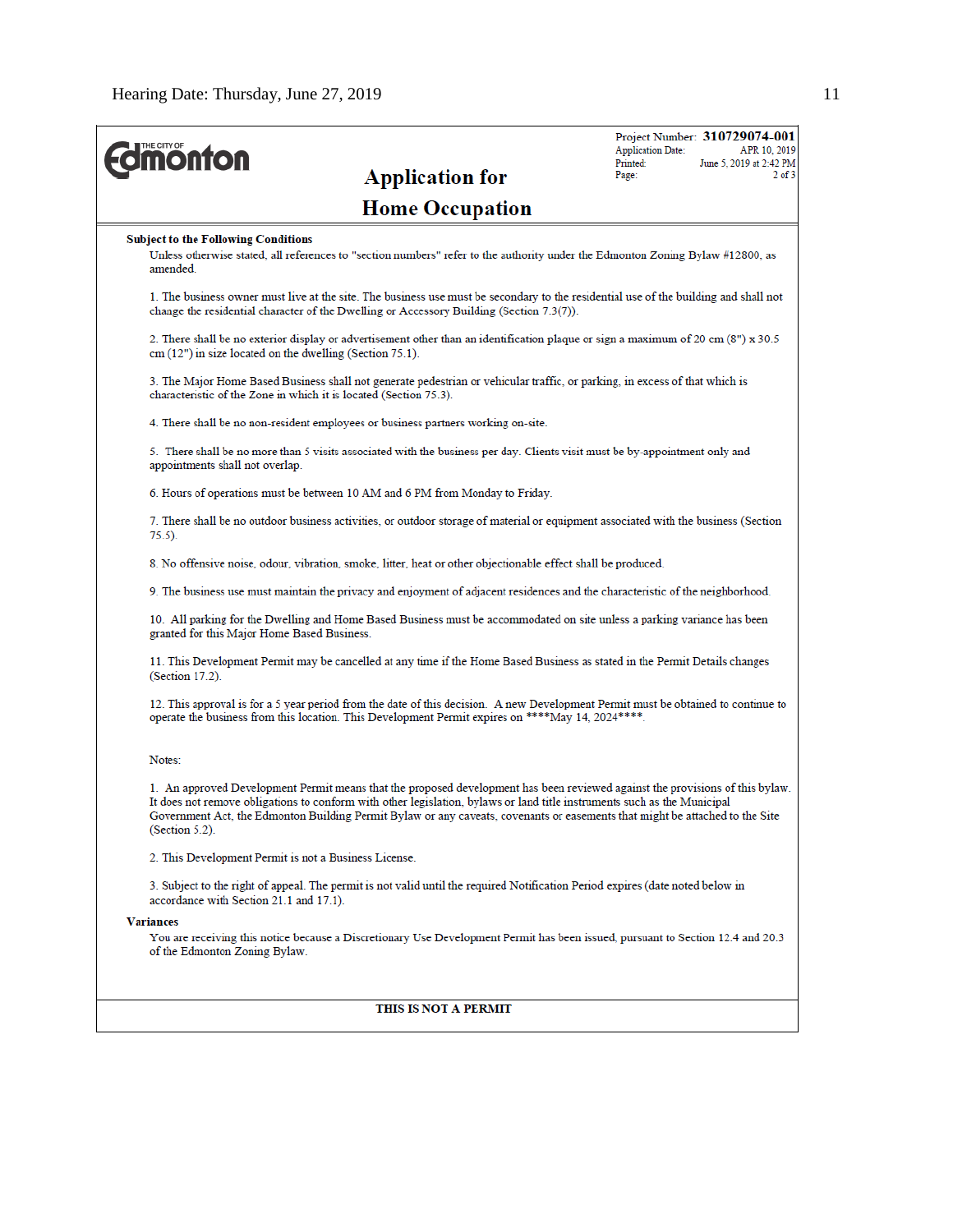| <b>Imonton</b>                                   |                                                                                                                                | <b>Application for</b>         |                              | <b>Application Date:</b><br>Printed:<br>Page: | Project Number: 310729074-001<br>APR 10, 2019<br>June 5, 2019 at 2:42 PM<br>$3$ of $3$ |
|--------------------------------------------------|--------------------------------------------------------------------------------------------------------------------------------|--------------------------------|------------------------------|-----------------------------------------------|----------------------------------------------------------------------------------------|
|                                                  |                                                                                                                                | <b>Home Occupation</b>         |                              |                                               |                                                                                        |
| <b>Rights of Appeal</b><br>Amendment Act.        | This approval is subject to the right of appeal as outlined in Chapter 24, Section 683 through 689 of the Municipal Government |                                |                              |                                               |                                                                                        |
| Notice Period Begins: May 21, 2019               |                                                                                                                                | Ends: Jun 11, 2019             |                              |                                               |                                                                                        |
| Fees                                             |                                                                                                                                |                                |                              |                                               |                                                                                        |
| Dev. Application Fee<br><b>Total GST Amount:</b> | <b>Fee Amount</b><br>\$321.00<br>\$0.00                                                                                        | <b>Amount Paid</b><br>\$321.00 | Receipt#<br>8248800409010010 | <b>Date Paid</b><br>Apr 12, 2019              |                                                                                        |
| Totals for Permit:                               | \$321.00                                                                                                                       | \$321.00                       |                              |                                               |                                                                                        |
|                                                  |                                                                                                                                |                                |                              |                                               |                                                                                        |
|                                                  |                                                                                                                                |                                |                              |                                               |                                                                                        |
|                                                  |                                                                                                                                |                                |                              |                                               |                                                                                        |
|                                                  |                                                                                                                                |                                |                              |                                               |                                                                                        |
|                                                  |                                                                                                                                |                                |                              |                                               |                                                                                        |
|                                                  |                                                                                                                                |                                |                              |                                               |                                                                                        |
|                                                  |                                                                                                                                |                                |                              |                                               |                                                                                        |
|                                                  |                                                                                                                                |                                |                              |                                               |                                                                                        |
|                                                  |                                                                                                                                |                                |                              |                                               |                                                                                        |
|                                                  |                                                                                                                                |                                |                              |                                               |                                                                                        |
|                                                  |                                                                                                                                |                                |                              |                                               |                                                                                        |
|                                                  |                                                                                                                                |                                |                              |                                               |                                                                                        |
|                                                  |                                                                                                                                |                                |                              |                                               |                                                                                        |
|                                                  |                                                                                                                                |                                |                              |                                               |                                                                                        |
|                                                  |                                                                                                                                |                                |                              |                                               |                                                                                        |
|                                                  |                                                                                                                                |                                |                              |                                               |                                                                                        |
|                                                  |                                                                                                                                |                                |                              |                                               |                                                                                        |
|                                                  |                                                                                                                                |                                |                              |                                               |                                                                                        |
|                                                  |                                                                                                                                |                                |                              |                                               |                                                                                        |
|                                                  |                                                                                                                                |                                |                              |                                               |                                                                                        |
|                                                  |                                                                                                                                |                                |                              |                                               |                                                                                        |
|                                                  |                                                                                                                                |                                |                              |                                               |                                                                                        |
|                                                  |                                                                                                                                |                                |                              |                                               |                                                                                        |
|                                                  |                                                                                                                                | THIS IS NOT A PERMIT           |                              |                                               |                                                                                        |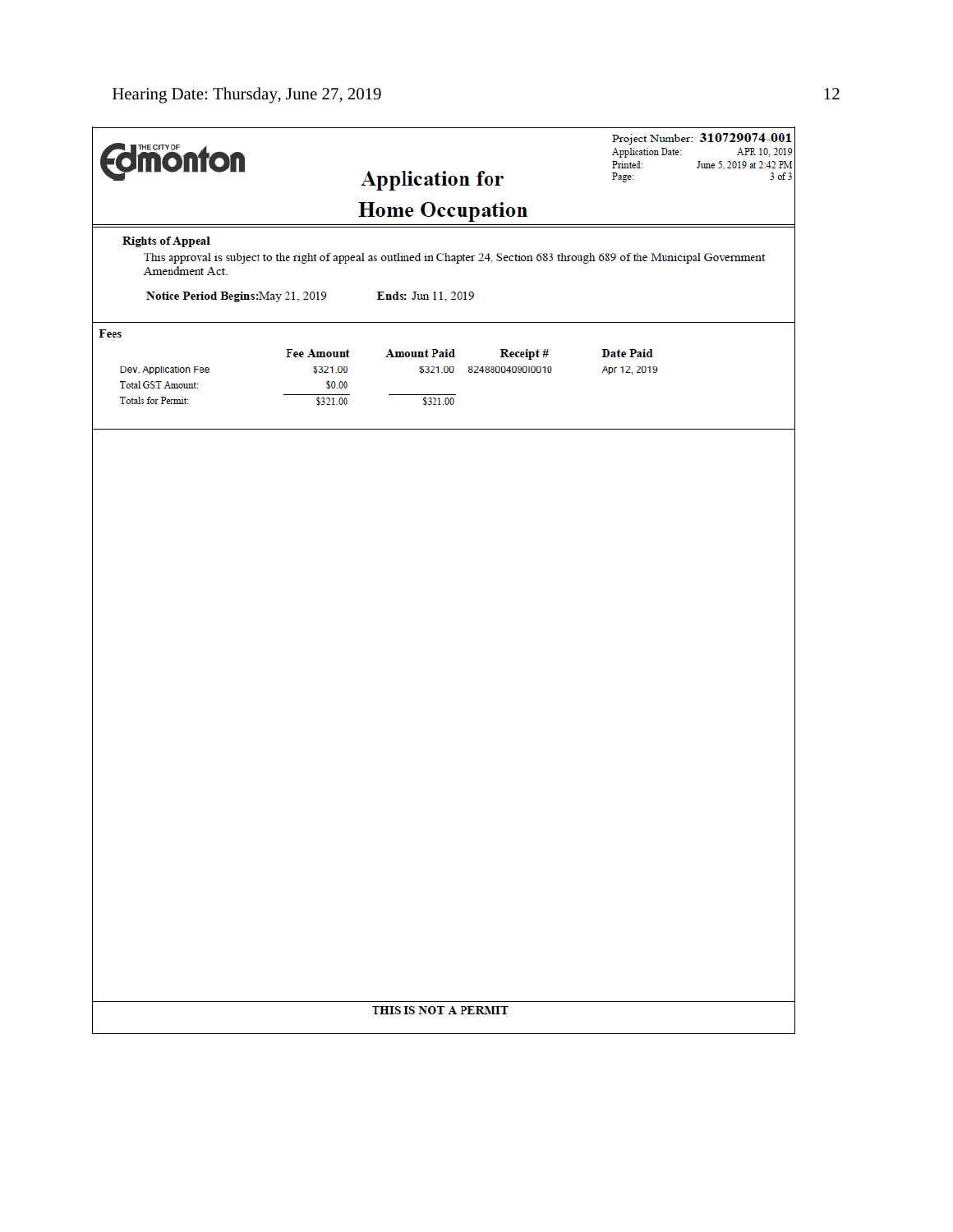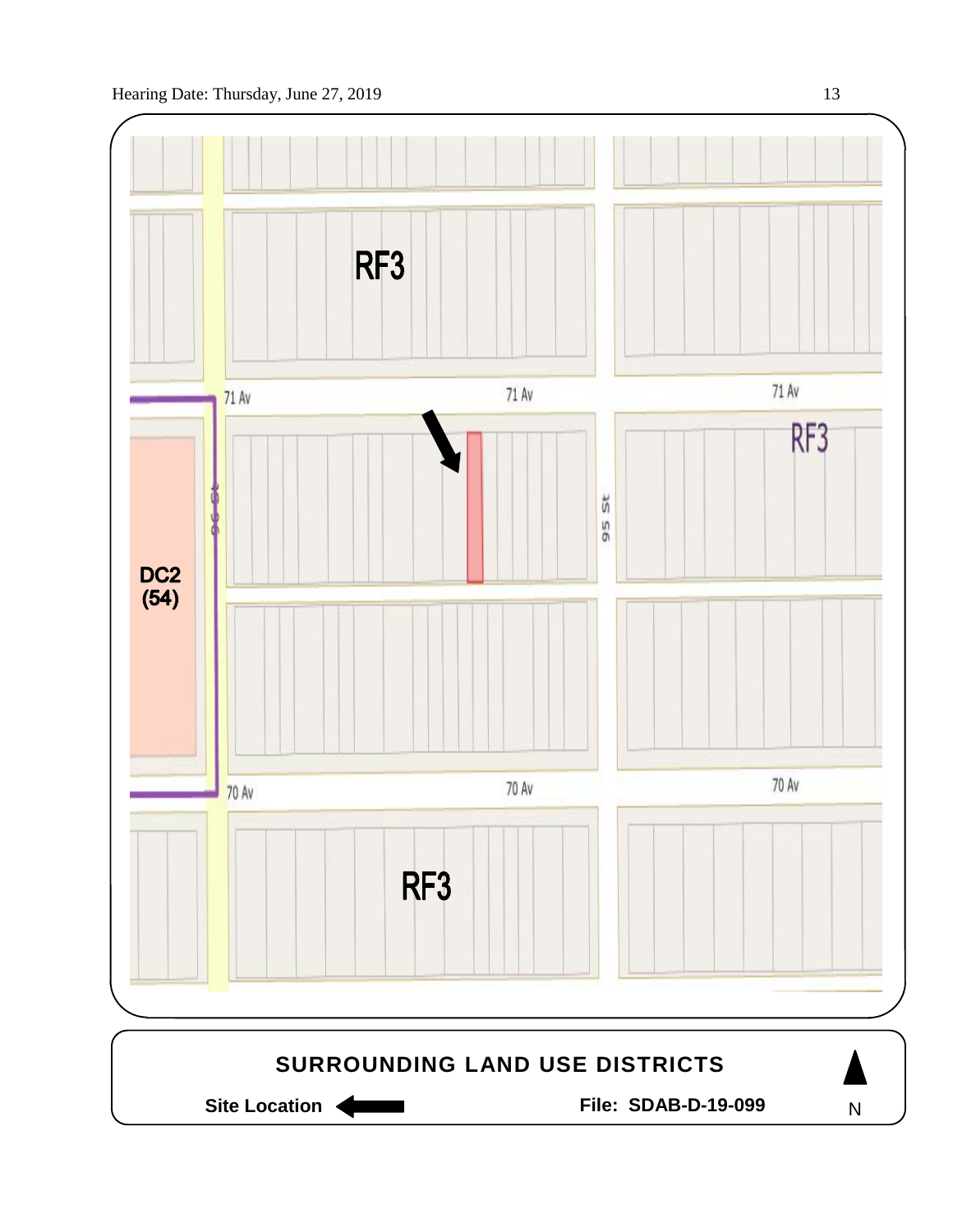| AN APPEAL FROM THE DECISION OF THE DEVELOPMENT       | <b>OFFICER</b>                                                                                                                                                                   |
|------------------------------------------------------|----------------------------------------------------------------------------------------------------------------------------------------------------------------------------------|
| <b>APPELLANT:</b>                                    |                                                                                                                                                                                  |
| <b>APPLICATION NO.:</b>                              | 301374010-001                                                                                                                                                                    |
| <b>APPLICATION TO:</b>                               | Construct a two-Storey Garden Suite<br>(main floor Garage 7.32 metres by 12.19<br>metres, second floor Garden Suite 7.06<br>metres by 12.19 metres), existing without<br>permits |
| <b>DECISION OF THE</b><br>DEVELOPMENT AUTHORITY:     | Refused                                                                                                                                                                          |
| <b>DECISION DATE:</b>                                | April 25, 2019                                                                                                                                                                   |
| DATE OF APPEAL:                                      | May 14, 2019                                                                                                                                                                     |
| <b>MUNICIPAL DESCRIPTION</b><br>OF SUBJECT PROPERTY: | 7222 - 119 Street NW                                                                                                                                                             |
| <b>LEGAL DESCRIPTION:</b>                            | Plan 2938HW Blk 16 Lot 6                                                                                                                                                         |
| ZONE:                                                | RF1-Single Detached Residential Zone                                                                                                                                             |
| <b>OVERLAY:</b>                                      | Mature Neighbourhood Overlay                                                                                                                                                     |
| <b>STATUTORY PLAN:</b>                               | McKernan/Belgravia<br><b>Station</b><br>Area<br>Redevelopment Plan                                                                                                               |
|                                                      |                                                                                                                                                                                  |

#### *Grounds for Appeal*

The Appellant provided the following reasons for appealing the decision of the Development Authority:

> The Development Officer's decision to refuse this application included some errors in both the characterization of the Garden Suite as two storeys, and in calculating the Total Floor Area and the second Floor Area of the Garden Suite.

> We believe that the requested variance to the maximum floor area is in keeping with the large-sized homes in the area and would not negatively impact the enjoyment nor value of adjacent properties.

> The 1.0 metre Side Setback from the north property line is in accordance with the approved Development Permit issued for the Garage. There is no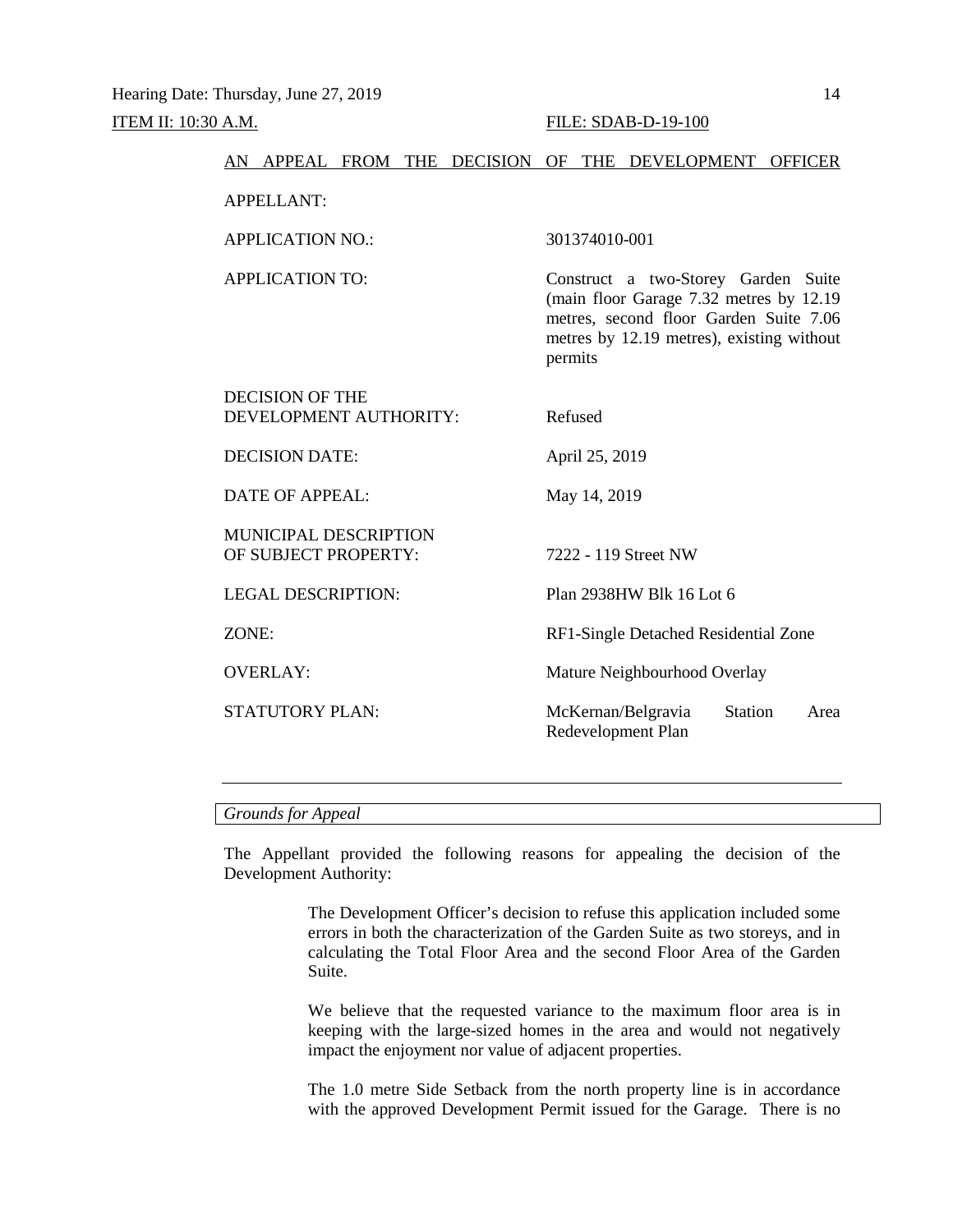practicable way to achieve the greater setback required by the Garden Suite in a situation of an existing Garage.

The homeowner who shares this property line does not object to this reduced side setback nor the distance to the eaves from his property. We request that the required side yard setback and eave projection be varied.

We have canvassed a significant number of the property owners within 60 metres of the subject site. The majority of respondents including the adjacent property owners do not object to leaving the Garden Suite as built.

#### *General Matters*

#### **Appeal Information:**

The *Municipal Government Act*, RSA 2000, c M-26 states the following:

## **Grounds for Appeal**

**685(1)** If a development authority

- (a) fails or refuses to issue a development permit to a person,
- (b) issues a development permit subject to conditions, or
- (c) issues an order under section 645,

the person applying for the permit or affected by the order under section 645 may appeal to the subdivision and development appeal board.

**(2)** In addition to an applicant under subsection (1), any person affected by an order, decision or development permit made or issued by a development authority may appeal to the subdivision and development appeal board.

#### **Appeals**

**686(1)** A development appeal to a subdivision and development appeal board is commenced by filing a notice of the appeal, containing reasons, with the board

- (a) in the case of an appeal made by a person referred to in section 685(1)
	- (i) with respect to an application for a development permit,
		- (A) within 21 days after the date on which the written decision is given under section 642, or
		- (B) if no decision is made with respect to the application within the 40-day period, or within any extension of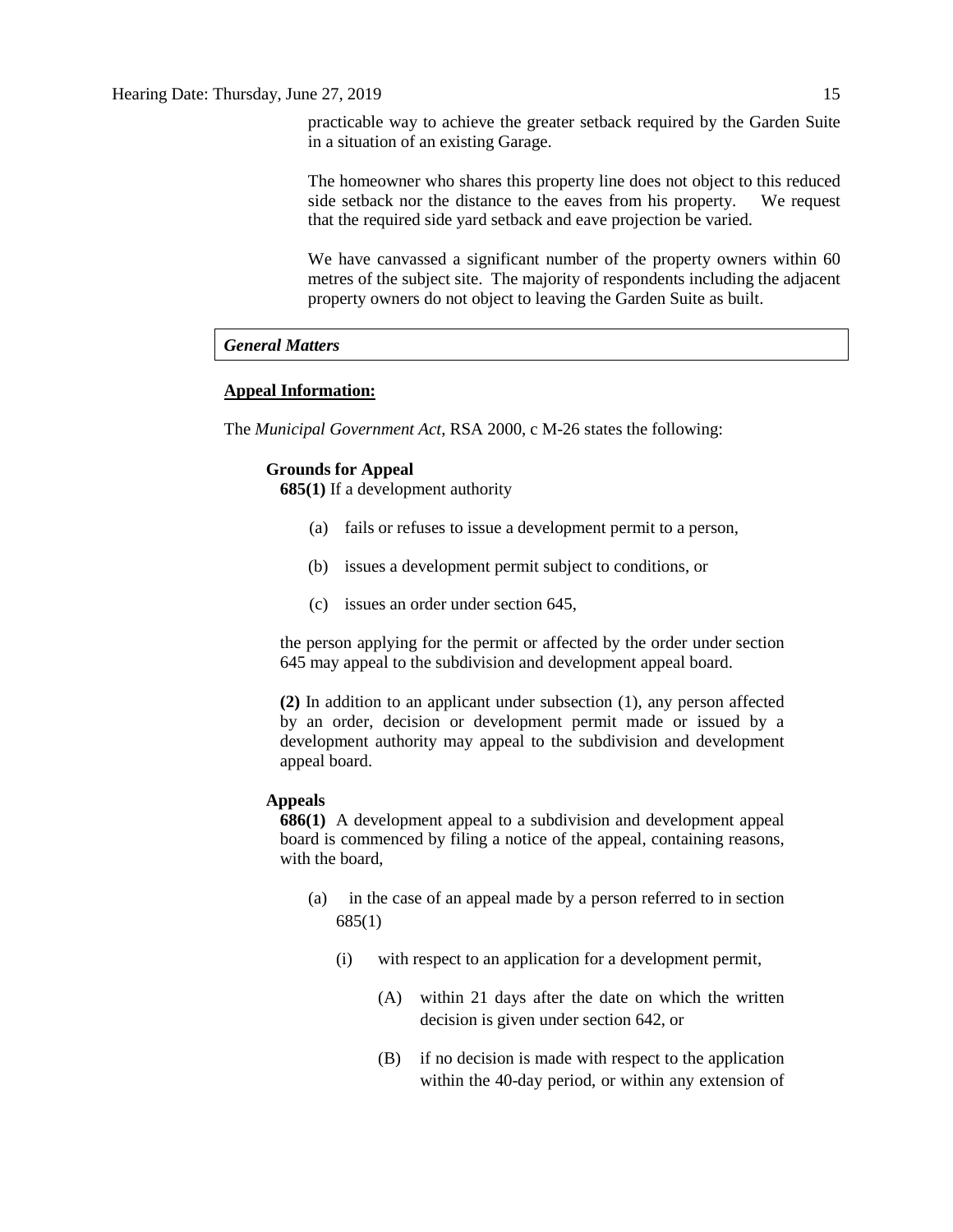that period under section 684, within 21 days after the date the period or extension expires,

or

- (ii) with respect to an order under section 645, within 21 days after the date on which the order is made, or
- (b) in the case of an appeal made by a person referred to in section 685(2), within 21 days after the date on which the notice of the issuance of the permit was given in accordance with the land use bylaw.

#### **Hearing and Decision**

**687(3)** In determining an appeal, the subdivision and development appeal board

…

- (a.1) must comply with the land use policies;
- (a.2) subject to section 638, must comply with any applicable statutory plans;
- (a.3) subject to clauses (a.4) and (d), must comply with any land use bylaw in effect;
- (a.4) must comply with the applicable requirements of the regulations under the Gaming, Liquor and Cannabis Act respecting the location of premises described in a cannabis licence and distances between those premises and other premises;
	- …
	- (c) may confirm, revoke or vary the order, decision or development permit or any condition attached to any of them or make or substitute an order, decision or permit of its own;
- (d) may make an order or decision or issue or confirm the issue of a development permit even though the proposed development does not comply with the land use bylaw if, in its opinion,
	- (i) the proposed development would not
		- (A) unduly interfere with the amenities of the neighbourhood, or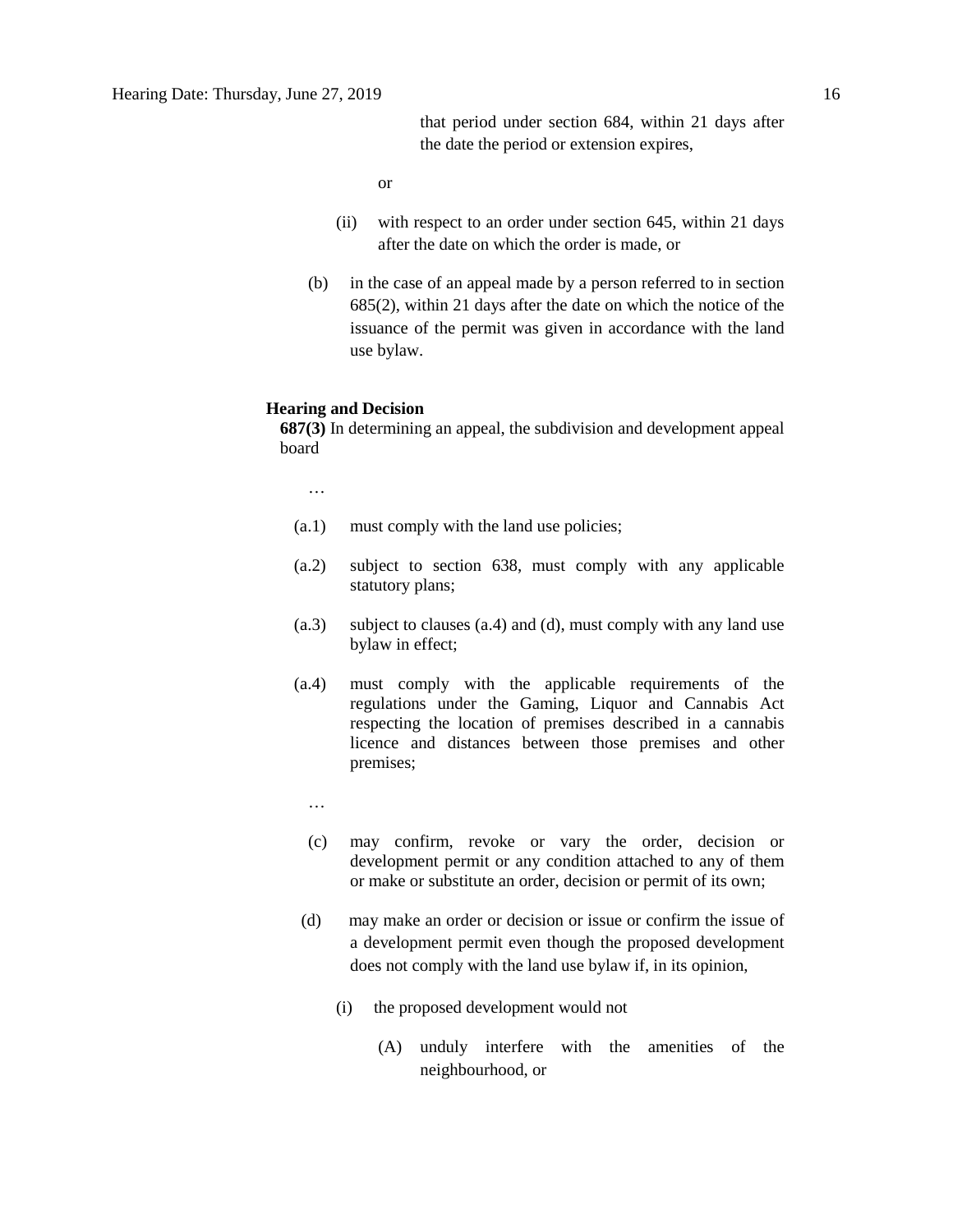(B) materially interfere with or affect the use, enjoyment or value of neighbouring parcels of land,

and

(ii) the proposed development conforms with the use prescribed for that land or building in the land use bylaw.

#### **General Provisions from the** *Edmonton Zoning Bylaw:*

## Section 110.2(2) states a **Garden Suite** is a **Permitted Use** in the (**RF1) Single Detached Residential Zone**.

Under Section 7.2(3), **Garden Suite** means:

an Accessory building containing a Dwelling, which is located separate from the principal Use which is Single Detached Housing, and which may contain a Parking Area. A Garden Suite has cooking facilities, food preparation, sleeping and sanitary facilities which are separate from those of the principal Dwelling located on the Site. This Use Class does not include Secondary Suites, Blatchford Lane Suites, or Blatchford Accessory Suites.

#### Section 110.1, the **General Purpose** of the **(RF1) Single Detached Residential Zone** is:

to provide for Single Detached Housing while allowing other forms of small scale housing in the form of Secondary Suites, Garden Suites, Semi-detached Housing and Duplex Housing.

#### *Floor Area*

Section 87.3(b) state the maximum total Floor Area for a Garden Suite shall be 130 square metres.

#### **Development Officer's Determination**

Total Floor Area - The total floor area of the garden suite is 173m2 instead of 130m2 (Section 87.3.b). [unedited]

#### *Second Floor Area*

Section 87.3(c) states in the RF1, RF2, RF3, RF4, RF5, RF6, RA7, RA8, and RA9 Zones, the maximum Second Storey Floor Area shall be 50 square metres, except where the Garden Suite complies with the regulations of Section 93 the maximum Second Storey Floor Area shall be 60 square metres.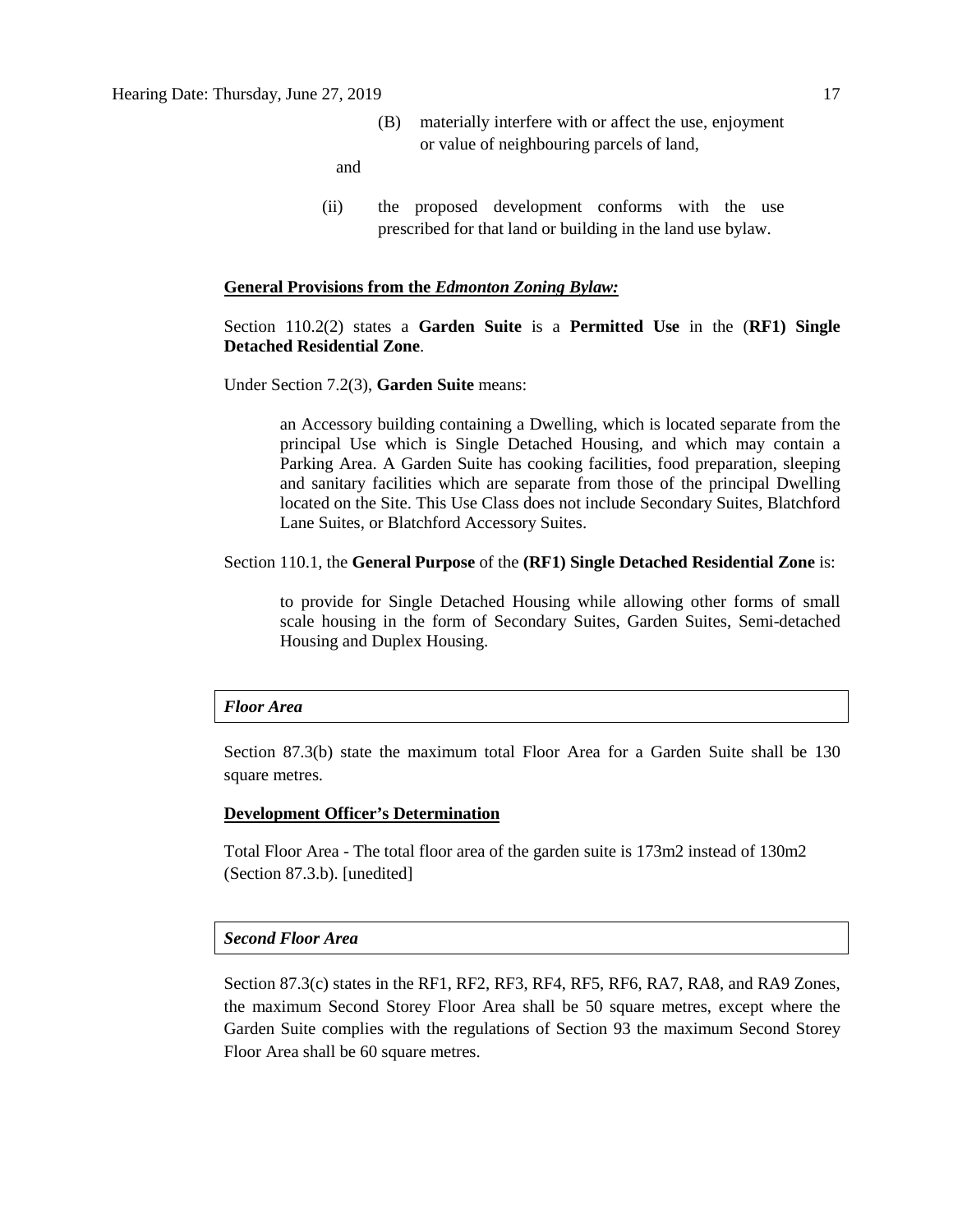#### **Development Officer's Determination**

Second Floor Area - The second floor area of the garden suite is 84m2 instead of 50m2 (Section 87.3.c). [unedited]

### *Side Setback*

Section 87.8 states the minimum Side Setback shall be the same as that prescribed for Single Detached Housing within the underlying Zone or applicable Overlay.

Section  $814.3(3)(c)(i)$  states the minimum interior Side Setback shall be 2.0 metres, except if the requirements of the underlying Zone are greater, the underlying Zone requirements shall apply.

### **Development Officer's Determination**

Side Setback - The distance from the garden suite to the property line shared with 7226 - 119 Street NW (north property line) is 1.0m instead of 2.0m (Section 87.8). [unedited]

#### *Projection*

Section 44.1 states eaves or similar architectural features on Accessory buildings, may project into a required Setback or Separation Space, provided that such projections do not exceed 0.6 metres in the case of Setbacks or Separation Spaces of 1.2 metres or greater, and 0.46 metres for Setbacks or Separation Spaces of less than 1.2 metres.

#### **Development Officer's Determination**

Projection - The distance from the eaves of the garden suite to the property line shared with 7226 - 119 Street NW (north property line) is 0.8m, instead of 1.4m (Section 44.1). [unedited]

### Notice to Applicant/Appellant

Provincial legislation requires that the Subdivision and Development Appeal Board issue its official decision in writing within fifteen days of the conclusion of the hearing.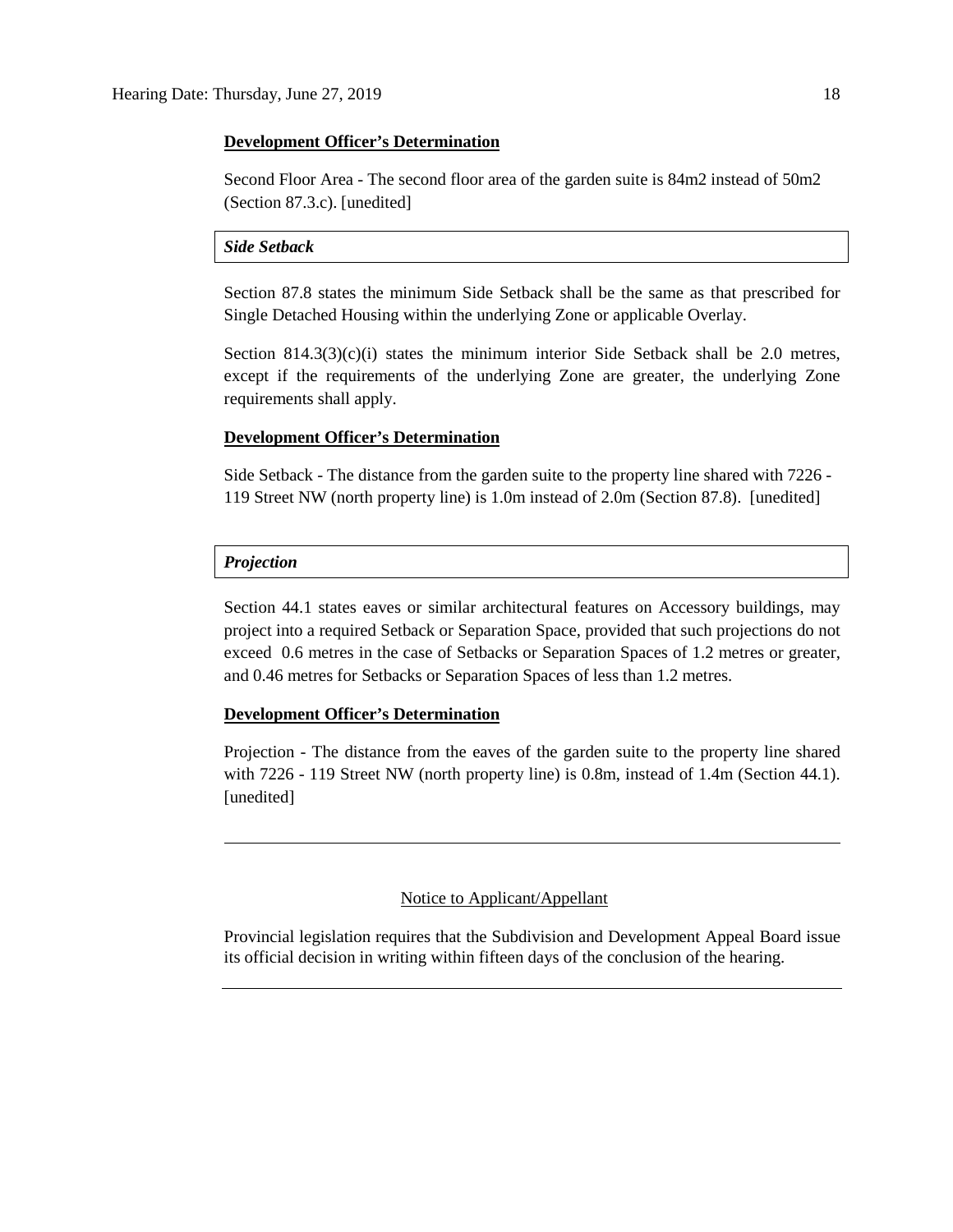| Project Number: 301374010-001<br><b>Application Date:</b><br>DEC 27, 2018<br>Printed:<br>May 14, 2019 at 1:23 PM<br>$1$ of $2$<br>Page: |  |  |
|-----------------------------------------------------------------------------------------------------------------------------------------|--|--|
| <b>Minor Development Permit</b>                                                                                                         |  |  |
| This document is a Development Permit Decision for the development application described below.                                         |  |  |
| Property Address(es) and Legal Description(s)                                                                                           |  |  |
| 7222 - 119 STREET NW                                                                                                                    |  |  |
| Plan 2938HW Blk 16 Lot 6                                                                                                                |  |  |
| <b>Specific Address(es)</b>                                                                                                             |  |  |
| 7222G - 119 STREET NW                                                                                                                   |  |  |
| Entryway: 7222G - 119 STREET NW                                                                                                         |  |  |
| Building: 7222G - 119 STREET NW                                                                                                         |  |  |
|                                                                                                                                         |  |  |
| To construct a two-Storey Garden Suite (main floor Garage 7.32m x 12.19m, second floor Garden Suite 7.06m x 12.19m), existing           |  |  |
|                                                                                                                                         |  |  |
| # of Primary Dwelling Units To Construct: 0                                                                                             |  |  |
| Class of Permit: Class B                                                                                                                |  |  |
| Lot Grading Needed?:                                                                                                                    |  |  |
| New Sewer Service Required: Y                                                                                                           |  |  |
| Stat. Plan Overlay/Annex Area: Mature Neighbourhood                                                                                     |  |  |
|                                                                                                                                         |  |  |
|                                                                                                                                         |  |  |
|                                                                                                                                         |  |  |
|                                                                                                                                         |  |  |
| Total Floor Area - The total floor area of the garden suite is 173m2 instead of 130m2 (Section 87.3.b).                                 |  |  |
| Second Floor Area - The second floor area of the garden suite is 84m2 instead of 50m2 (Section 87.3.c).                                 |  |  |
| Side Setback - The distance from the garden suite to the property line shared with 7226 - 119 Street NW (north property line) is        |  |  |
| Projection - The distance from the eaves of the garden suite to the property line shared with 7226 - 119 Street NW (north property      |  |  |
|                                                                                                                                         |  |  |
| The Applicant has the right of appeal within 21 days after the date on which the decision is made, as outlined in Section 683           |  |  |
|                                                                                                                                         |  |  |
| <b>Date Paid</b><br>Receipt#<br>79894603714l0010<br>Jan 22, 2019                                                                        |  |  |
|                                                                                                                                         |  |  |
|                                                                                                                                         |  |  |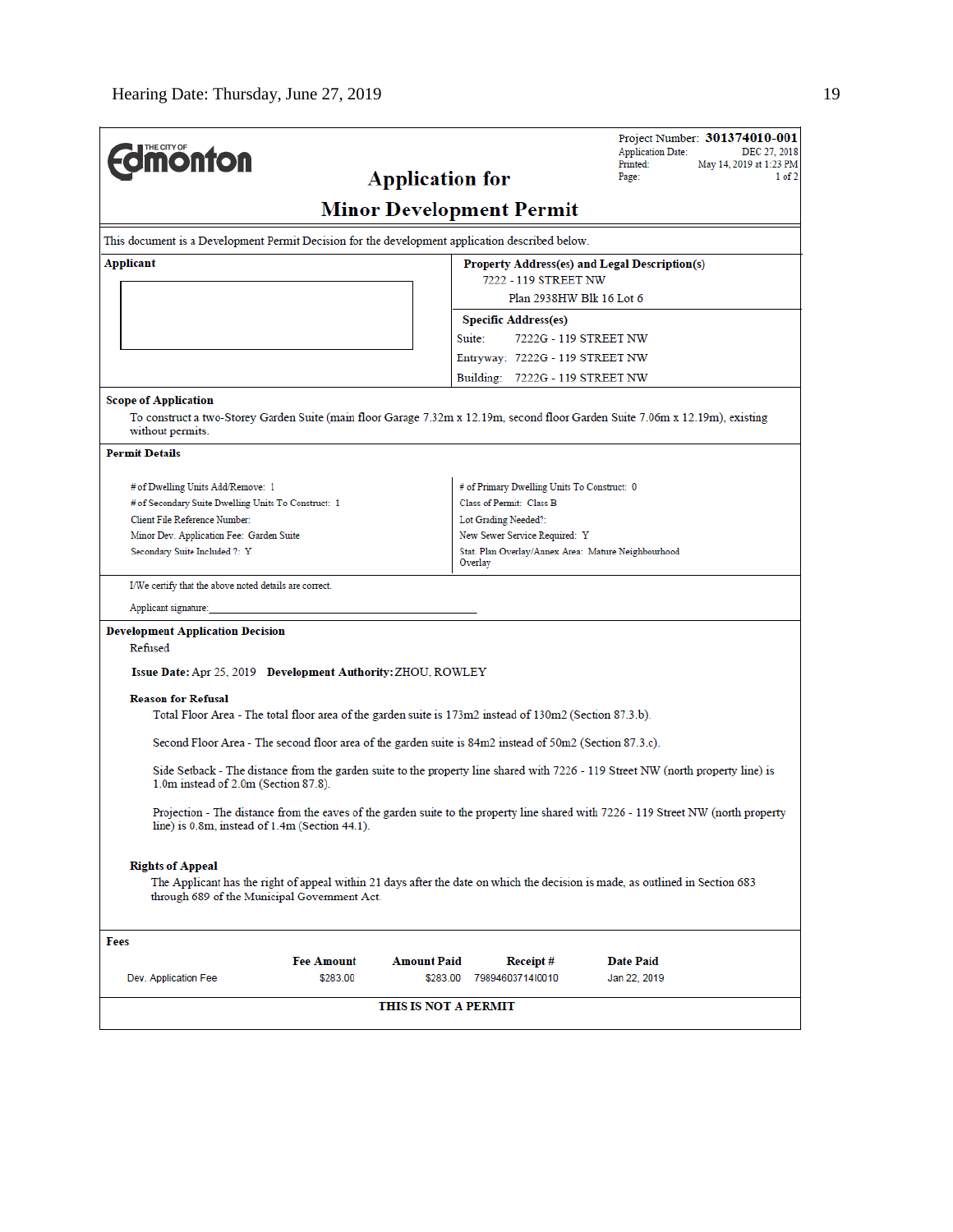| <b>difficution</b>                                                                                                               |                                |                                |                                     | <b>Application Date:</b>         | Project Number: 301374010-001<br>DEC 27, 2018 |
|----------------------------------------------------------------------------------------------------------------------------------|--------------------------------|--------------------------------|-------------------------------------|----------------------------------|-----------------------------------------------|
|                                                                                                                                  |                                | <b>Application for</b>         |                                     | Printed:<br>Page:                | May 14, 2019 at 1:23 PM<br>$2$ of $2$         |
|                                                                                                                                  |                                |                                | <b>Minor Development Permit</b>     |                                  |                                               |
| Fees                                                                                                                             |                                |                                |                                     |                                  |                                               |
| Sanitary Sewer Trunk Fund                                                                                                        | <b>Fee Amount</b><br>\$721.00  | <b>Amount Paid</b><br>\$721.00 | <b>Receipt#</b><br>7989460371410010 | <b>Date Paid</b><br>Jan 22, 2019 |                                               |
| (Secondary/Garden Suite)<br>Existing Without Permit Penalty Fee<br>Development Permit Inspection Fee<br><b>Total GST Amount:</b> | \$283.00<br>\$204.00<br>\$0.00 | \$283.00<br>\$204.00           | 05659830<br>79894603714l0010        | Feb 22, 2019<br>Jan 22, 2019     |                                               |
| <b>Totals for Permit:</b>                                                                                                        | \$1,491.00                     | \$1,491.00                     |                                     |                                  |                                               |
|                                                                                                                                  |                                |                                |                                     |                                  |                                               |
|                                                                                                                                  |                                |                                |                                     |                                  |                                               |
|                                                                                                                                  |                                |                                |                                     |                                  |                                               |
|                                                                                                                                  |                                |                                |                                     |                                  |                                               |
|                                                                                                                                  |                                |                                |                                     |                                  |                                               |
|                                                                                                                                  |                                |                                |                                     |                                  |                                               |
|                                                                                                                                  |                                |                                |                                     |                                  |                                               |
|                                                                                                                                  |                                |                                |                                     |                                  |                                               |
|                                                                                                                                  |                                |                                |                                     |                                  |                                               |
|                                                                                                                                  |                                |                                |                                     |                                  |                                               |
|                                                                                                                                  |                                |                                |                                     |                                  |                                               |
|                                                                                                                                  |                                |                                |                                     |                                  |                                               |
|                                                                                                                                  |                                |                                |                                     |                                  |                                               |
|                                                                                                                                  |                                |                                |                                     |                                  |                                               |
|                                                                                                                                  |                                |                                |                                     |                                  |                                               |
|                                                                                                                                  |                                |                                |                                     |                                  |                                               |
|                                                                                                                                  |                                |                                |                                     |                                  |                                               |
|                                                                                                                                  |                                |                                |                                     |                                  |                                               |
|                                                                                                                                  |                                |                                |                                     |                                  |                                               |
|                                                                                                                                  |                                |                                |                                     |                                  |                                               |
|                                                                                                                                  |                                |                                |                                     |                                  |                                               |
|                                                                                                                                  |                                |                                |                                     |                                  |                                               |
|                                                                                                                                  |                                |                                |                                     |                                  |                                               |
|                                                                                                                                  |                                | THIS IS NOT A PERMIT           |                                     |                                  |                                               |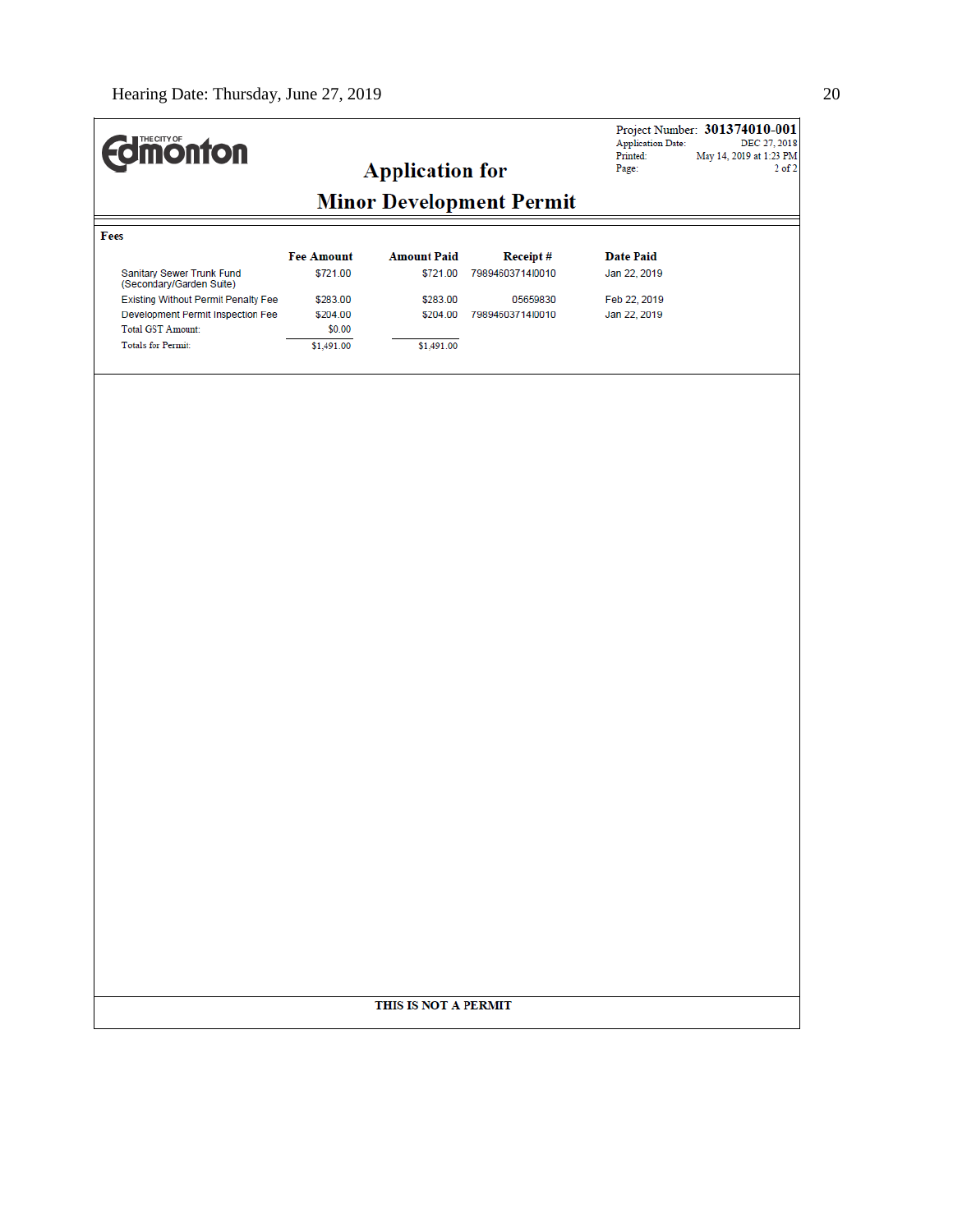

Site Location **Community Contracts** File: SDAB-D-19-100

N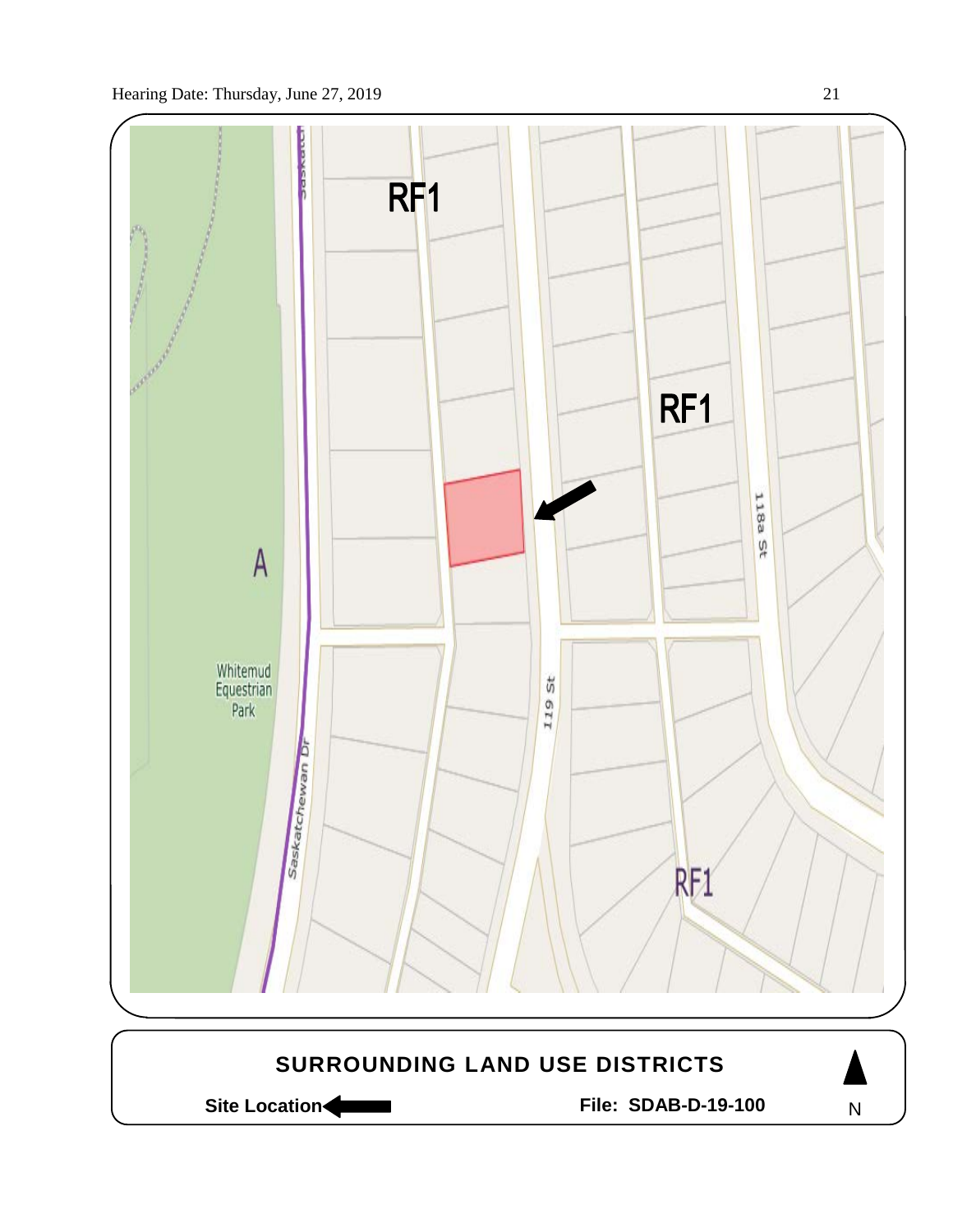## AN APPEAL FROM THE DECISION OF THE DEVELOPMENT COMPLIANCE **OFFICER**

APPELLANT:

APPLICATION NO.: 267185799-003

DECISION OF THE

ORDER TO: Cease the nightclub Use immediately and cease the operation of the Bar and Neighborhood Pub until the property is in compliance with the approved<br>Development Permit or acquire Development Permit or Development Permit that reflects the current development

| DECISION OF THE<br>DEVELOPMENT AUTHORITY:     | Order Issued               |
|-----------------------------------------------|----------------------------|
| DECISION DATE:                                | May 28, 2019               |
| DATE OF APPEAL:                               | May 31, 2019               |
| MUNICIPAL DESCRIPTION<br>OF SUBJECT PROPERTY: | 10344 - 105 Street NW      |
| <b>LEGAL DESCRIPTION:</b>                     | Plan B2 Blk 5 Lot 166      |
| ZONE:                                         | UW-Urban Warehouse Zone    |
| <b>OVERLAY:</b>                               | Special Area Downtown      |
| STATUTORY PLAN:                               | Capital City Downtown Plan |
|                                               |                            |

*Grounds for Appeal*

The Appellant provided the following reasons for appealing the decision of the Development Authority:

> The directors of the business believe that we are operating within the conditions and guidelines of our approved permit.

- No proper notice to make changes before order to cease operations.

- City fails to allow us to operate as "bar and neighbourhood pub.

- City approved and inspected development and issued permit but now states there are issues in their approval.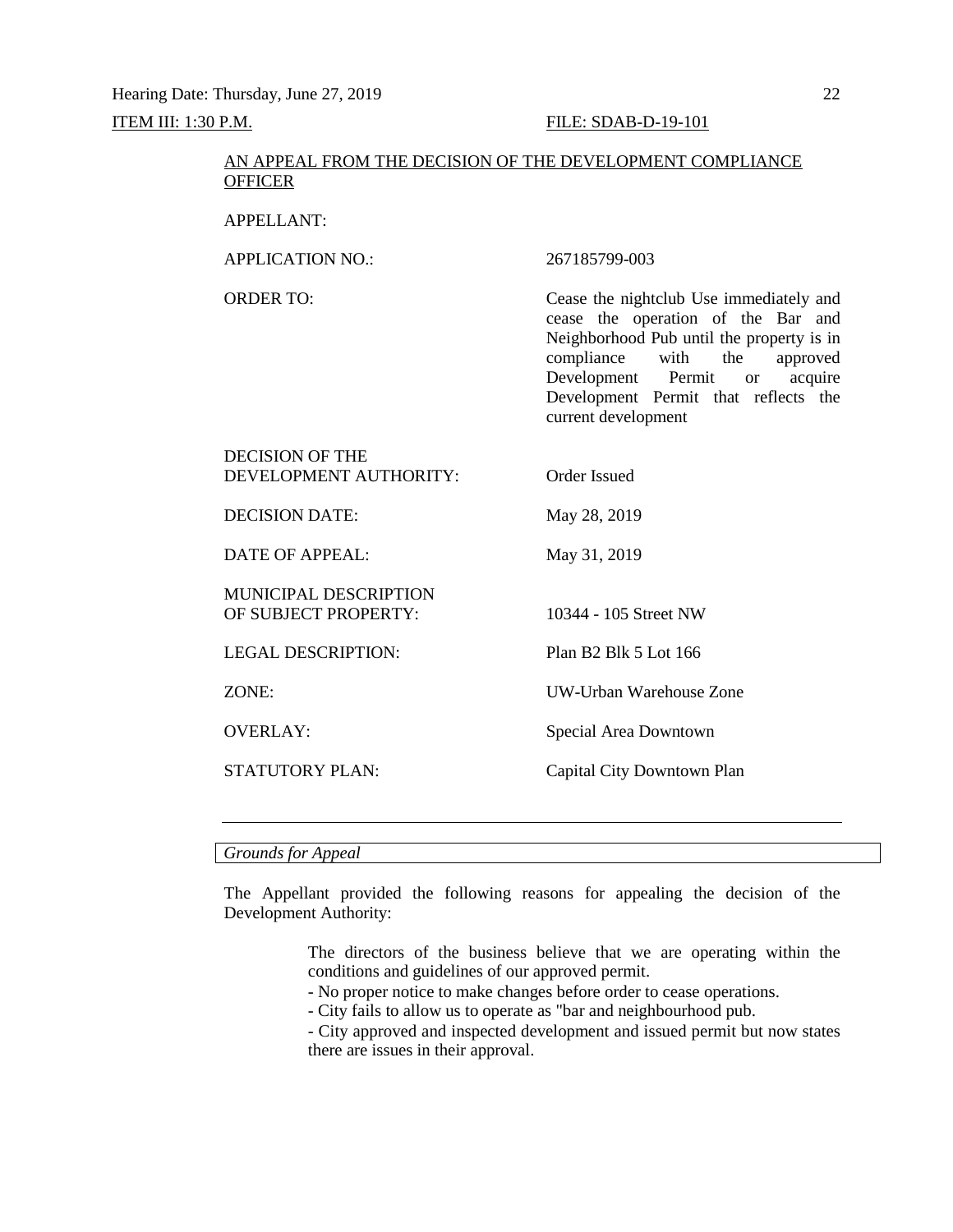#### *General Matters*

#### **Appeal Information:**

The *Municipal Government Act*, RSA 2000, c M-26 states the following:

#### **Stop order**

645(1) Despite [section 545,](https://www.canlii.org/en/ab/laws/stat/rsa-2000-c-m-26/latest/rsa-2000-c-m-26.html%23sec545_smooth) if a development authority finds that a development, land use or use of a building is not in accordance with

- (a) this Part or a land use bylaw or regulations under this Part, or
- (b) a development permit or subdivision approval,

the development authority may act under subsection (2).

(2) If subsection (1) applies, the development authority may, by written notice, order the owner, the person in possession of the land or building or the person responsible for the contravention, or any or all of them, to

- (a) stop the development or use of the land or building in whole or in part as directed by the notice,
- (b) demolish, remove or replace the development, or
- (c) carry out any other actions required by the notice so that the development or use of the land or building complies with this Part, the land use bylaw or regulations under this Part, a development permit or a subdivision approval,

within the time set out in the notice.

(2.1) A notice referred to in subsection (2) must specify the date on which the order was made, must contain any other information required by the regulations and must be given or sent to the person or persons referred to in subsection (2) on the same day the decision is made.

(3) A person who receives a notice referred to in subsection (2) may appeal to the subdivision and development appeal board in accordance with [section 685.](https://www.canlii.org/en/ab/laws/stat/rsa-2000-c-m-26/latest/rsa-2000-c-m-26.html%23sec685_smooth)

#### **Permit**

683 Except as otherwise provided in a land use bylaw, a person may not commence any development unless the person has been issued a development permit in respect of it pursuant to the land use bylaw.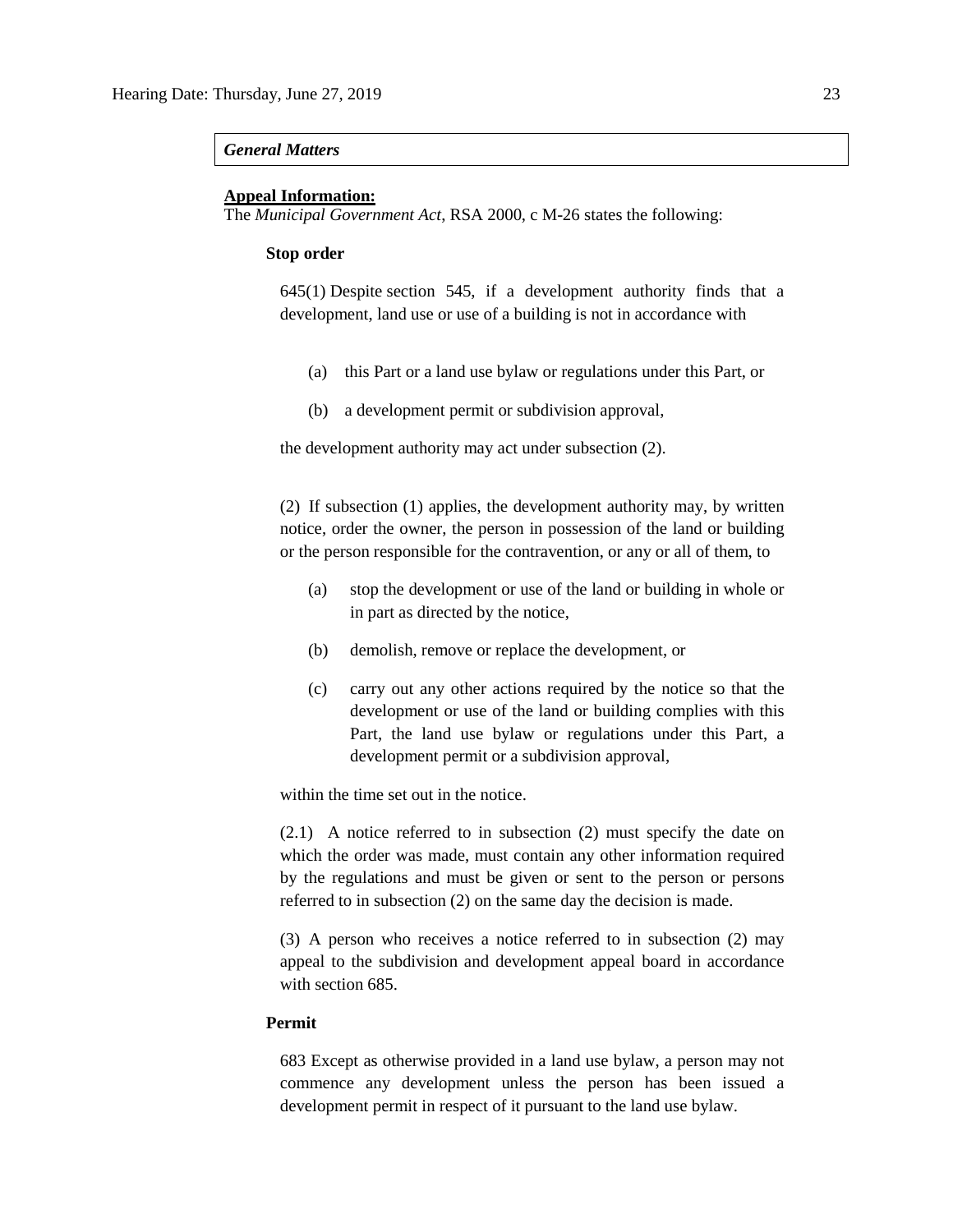#### **Grounds for Appeal**

685(1) If a development authority

- (a) fails or refuses to issue a development permit to a person,
- (b) issues a development permit subject to conditions, or
- (c) issues an order under section 645,

the person applying for the permit or affected by the order under section 645 may appeal to the subdivision and development appeal board.

(2) In addition to an applicant under subsection (1), any person affected by an order, decision or development permit made or issued by a development authority may appeal to the subdivision and development appeal board.

### **Appeals**

686(1) A development appeal to a subdivision and development appeal board is commenced by filing a notice of the appeal, containing reasons, with the board,

- (a) in the case of an appeal made by a person referred to in section 685(1)
	- (i) with respect to an application for a development permit,
		- (A) within 21 days after the date on which the written decision is given under section 642, or
		- (B) if no decision is made with respect to the application within the 40-day period, or within any extension of that period under section 684, within 21 days after the date the period or extension expires,
		- or
	- (ii) with respect to an order under section 645, within 21 days after the date on which the order is made, or
- (b) in the case of an appeal made by a person referred to in section 685(2), within 21 days after the date on which the notice of the issuance of the permit was given in accordance with the land use bylaw.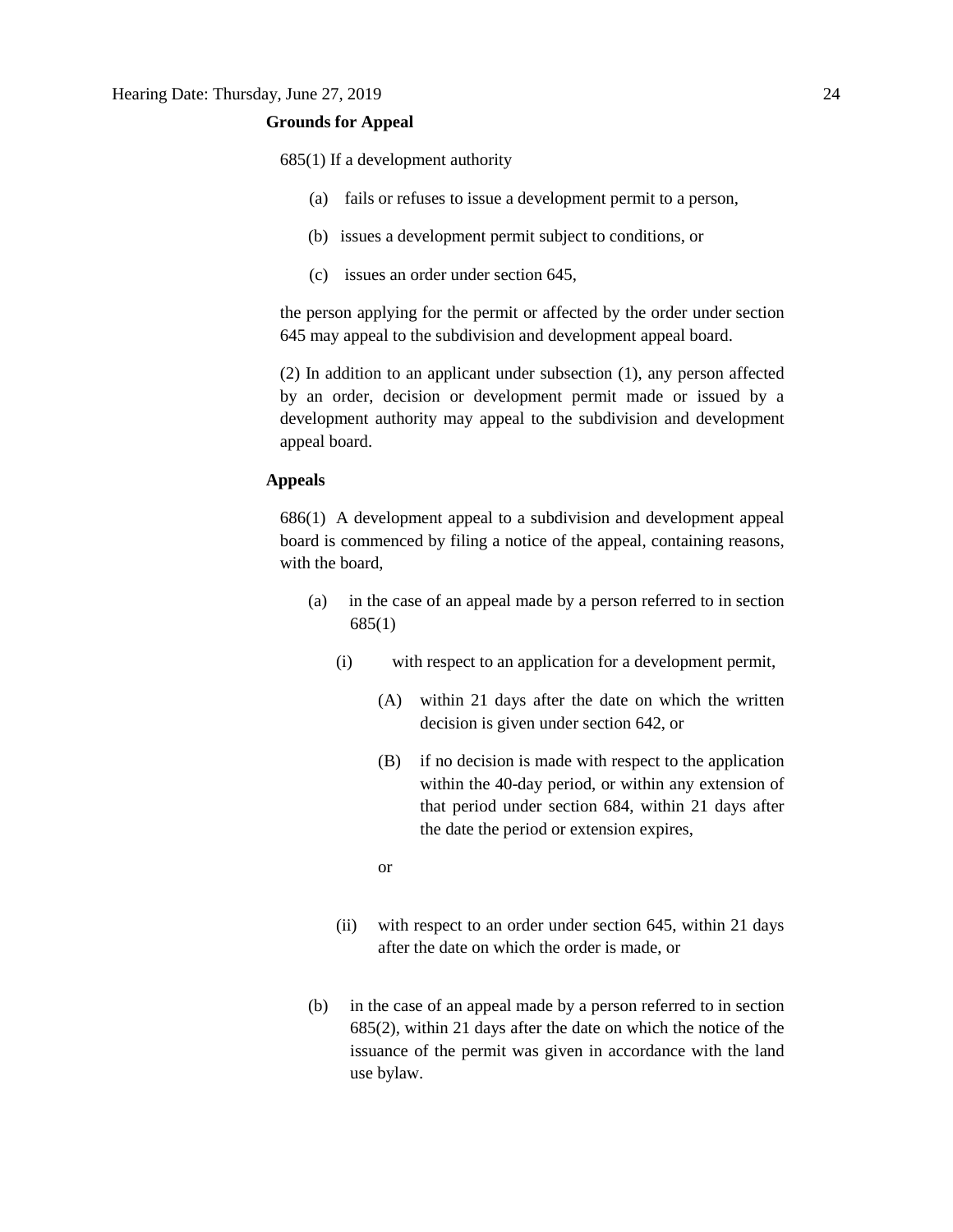*Edmonton Zoning Bylaw*

Section 5.1 states:

- 1. No person shall commence, or cause or allow to be commenced, a development without a Development Permit issued in accordance with [Section 12](https://webdocs.edmonton.ca/InfraPlan/zoningbylaw/ZoningBylaw/Part1/Administrative/12__Development_Classes.htm) of this Bylaw.
- 2. No person shall carry on, or cause or allow to be carried on a development without a Development Permit issued in accordance with [Section 12](https://webdocs.edmonton.ca/InfraPlan/zoningbylaw/ZoningBylaw/Part1/Administrative/12__Development_Classes.htm) of this Bylaw.

Under Section 910.11(1), the **General Purpose** of the **(UW) Urban Warehouse Zone** is to develop a unique mixed-use business commercial, educational and residential neighbourhood, accommodating a diversity of Uses, including residential, commercial, institutional, light manufacturing and assembly in a safe, walkable, human-scaled built environment that builds on the existing land use pattern and respects the architectural characteristics and functions of the area.

Under Section 910.11(2)(c), **Bars and Neighbourhood Pubs**, for less than 100 occupants and 120 square metres of Public Space, is a **Permitted Use** in the **(UW) Urban Warehouse Zone**.

Under Section 910.11(3)(d), **Bars and Neighbourhood Pubs**, for more than 100 occupants and 120 square metres of Public Space, is a **Discretionary Use** in the **(UW) Urban Warehouse Zone**.

Under Section 7.4(6), **Bars and Neighbourhood Pubs** means development where the primary purpose of the facility is the sale of alcoholic beverages to the public, for consumption within the premises or off the Site. This Use typically has a limited menu and minors are prohibited from patronizing the establishment during at least some portion of the hours of operation. Typical Uses include neighbourhood pubs, bars, and cocktail lounges. This Use does not include Cannabis Lounges.

Under Section 910.11(3)(r), **Nightclubs**, but not to exceed 200 occupants and 240 m2 of Public Space if the Site is adjacent to or across a Lane from a Residential zoned Site, is a **Discretionary Use** in the **(UW) Urban Warehouse Zone**.

Under Section 7.4(39), **Nightclubs** means development where the primary purpose of the facility is the sale of alcoholic beverages to the public, for consumption within the premises or off the Site, in a facility where entertainment facilities take up more than 10% of the Floor Area. This Use typically has a limited menu from a partially equipped kitchen/preparation area and prohibits minors from lawfully utilizing the facility. Typical Uses include dance clubs, cabarets, nightclubs, lounges, neighbourhood pubs and bars, beverage rooms, and cocktail lounges. This Use does not include Cannabis Lounges.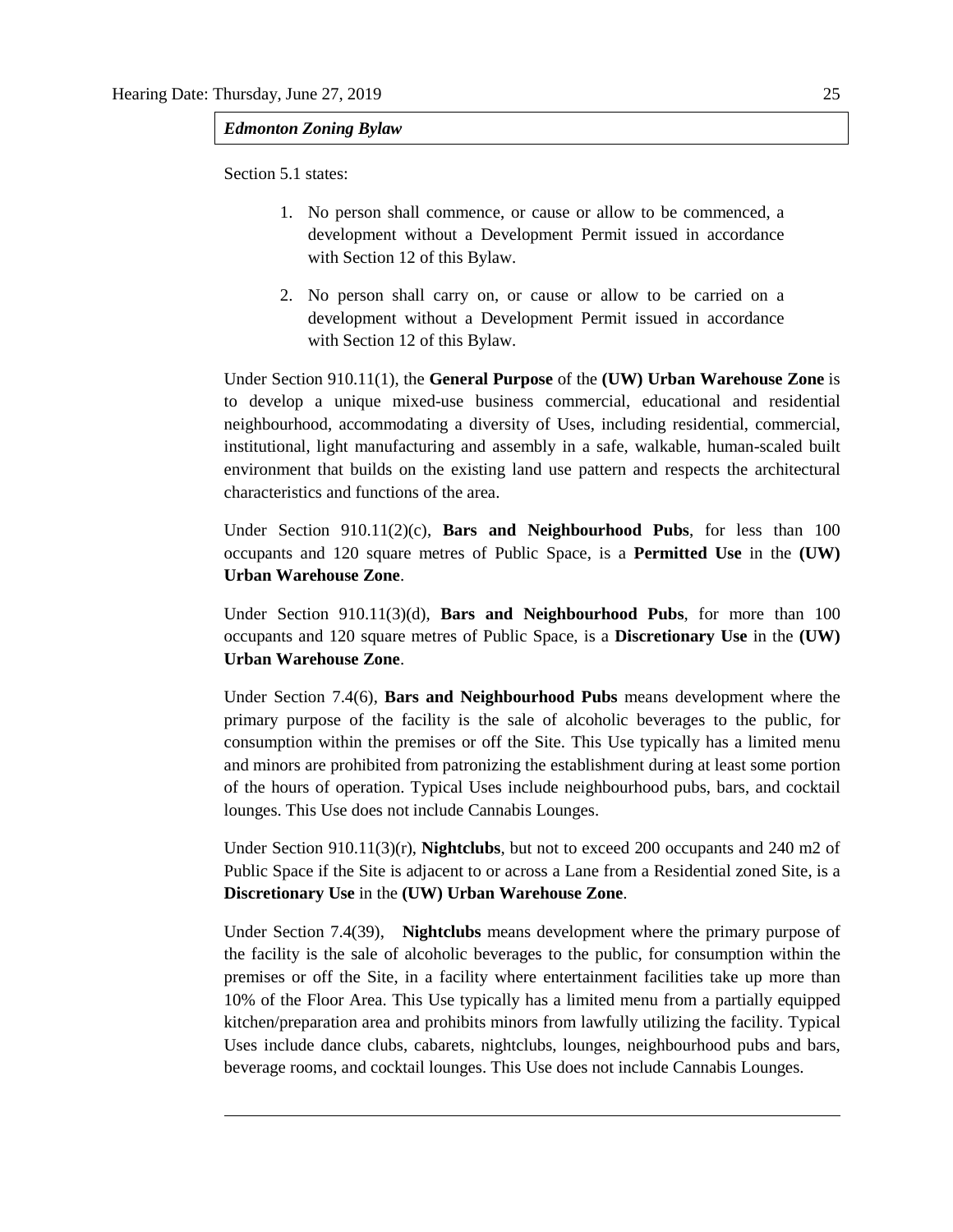# Notice to Applicant/Appellant

Provincial legislation requires that the Subdivision and Development Appeal Board issue its official decision in writing within fifteen days of the conclusion of the hearing.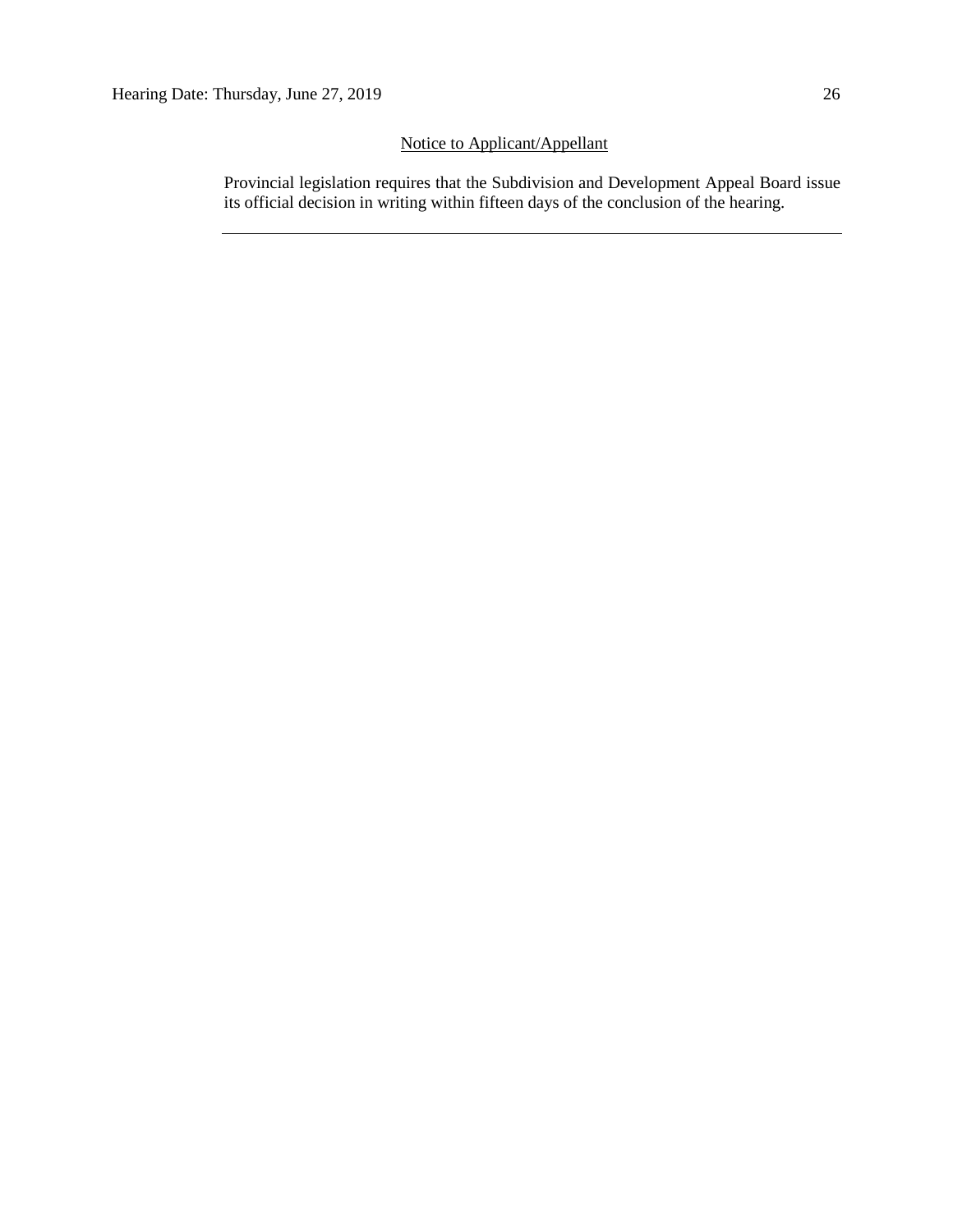City of Edmonton Development and Zoning Services Development Compliance & Inquiries

5th Floor, Edmonton Tower 10111 104 Avenue NW Edmonton, AB T5J 0J4 Canada edmonton.ca/developmentcompliance



May 28, 2019

Our File: 267185799-003

#### MUNICIPAL GOVERNMENT ACT ORDER

Dear Sir/Madam:

An Alberta Land Titles search identifies you as the registered owner(s) of the property located at #102, 10344 105 Street NW in Edmonton, Alberta, legally described as Plan B2 Blk 5 Lot 166. (hereafter identified as "The Property")

The Property was inspected by Justin Young, a City of Edmonton Development Compliance Officer with delegated authority to conduct site inspections and exercise development powers pursuant to Sections 542 and 624 of the Municipal Government Act.

#### ZONING BYLAW INFRACTION:

The following Zoning Bylaw contraventions have been identified:

1) The development of a Nightclub Use without an approved Development Permit.

2) Contravention of the conditions of approved Development Permit No. 227514182-006 to develop a Bar and Neighbourhood Pub (118 sq.m. public space/100 occupants).

This property is zoned UW (Urban Warehouse Zone) in accordance with Section 910.11 of Edmonton Zoning Bylaw 12800. Indicating factors that a Nightclub has been developed include, but are not limited to: the primary purpose of the development is the sale of alcoholic beverages, entertainment facilities and dancing that exceed 10% of the Floor Area and the development restricts minors during all hours of operation. This is a contravention of Section 5.1 of Edmonton Zoning Bylaw 12800, and Section 683 of the Municipal Government Act.

Section 5.1 of the Edmonton Zoning Bylaw 12800 states that:

1. No person shall commence, or cause or allow to be commenced, a development without a Development Permit issued in accordance with Section 12 of this Bylaw.

2. No person shall carry on, or cause or allow to be carried on a development without a Development Permit issued in accordance with Section 12 of this Bylaw.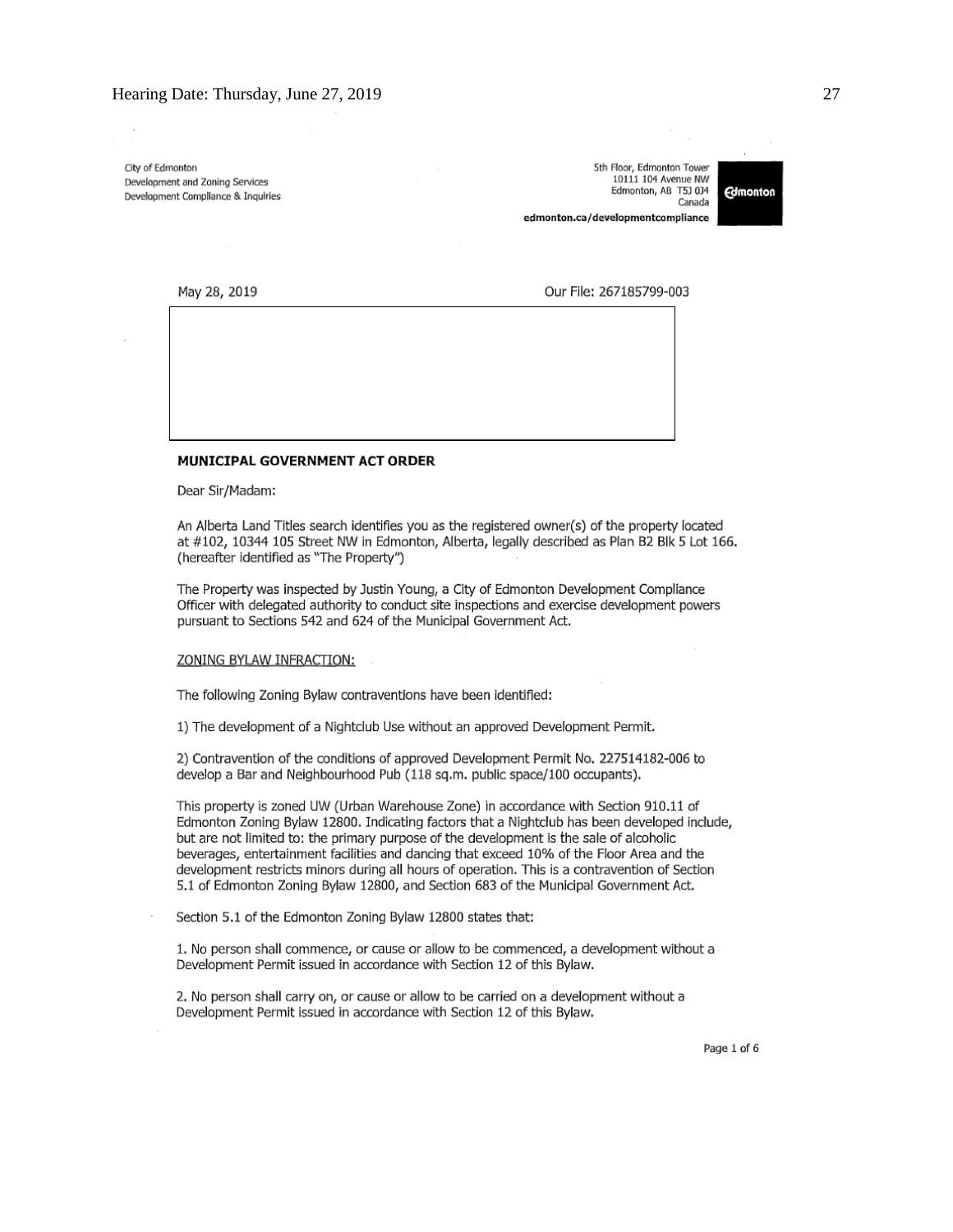As defined in Section 7.4(39) of Zoning Bylaw 12800:

Nightclubs means development where the primary purpose of the facility is the sale of alcoholic beverages to the public, for consumption within the premises or off the Site, in a facility where entertainment facilities take up more than 10% of the Floor Area. This Use typically has a limited menu from a partially equipped kitchen/preparation area and prohibits minors from lawfully utilizing the facility. Typical Uses include dance clubs, cabarets, nightclubs, lounges, neighbourhood pubs and bars, beverage rooms, and cocktail lounges. This Use does not include Cannabis Lounges.

Additionally, the site has not been developed in accordance with Development Permit No. 227514182-006, issued on May 29, 2017 "To change the Use of an approved General Retail Stores to a Bar & Neighbourhood Pub" (118 sq.m. public space/100 occupants) and to construct interior alterations.

#### Specifically:

The development at The Property does not conform to the approved floor plan, exceeds 118 square meters of public space and has more than 10% of the floor area dedicated to entertainment facilities.

This represents a contravention of Section 15 of Edmonton Zoning Bylaw 12800.

#### ORDER:

Pursuant to Section 645 of the Municipal Government Act, R.S.A. 2000, you are hereby ordered to:

1. Cease the Nightclub Use IMMEDIATELY.

AND

2. Cease the operation of the Bar & Neighbourhood Pub (118 sq. m. public space / 100 occupants) IMMEDIATELY AND UNTIL SUCH TIME THAT The Property is in compliance with the approved plans and all conditions of Development Permit No. 227514182-006.

#### **OR**

3. Acquire a Development Permit that accurately reflects the current development at The Property before June 19, 2019.

#### CONSEQUENCES FOR NON-COMPLIANCE:

The property will be inspected to determine compliance with this Order,

In the event that a person fails to comply with this Order issued under Section 645, Section 646 of the Municipal Government Act authorizes the City to enter the land and take any action necessary to carry out the Order. Section 646 authorizes the City to register a caveat under the Land Titles Act.

Section 553(1)(h.1) of the Municipal Government Act provides that the costs and expenses of carrying out an order may be added to the tax roll of the property and Section 566(1), subject to 566(2), a person who is found guilty of an offence under this Act is liable to a fine of not more than \$10,000.00 or to imprisonment for not more than one year, or to both fine and imprisonment.

Page 2 of 6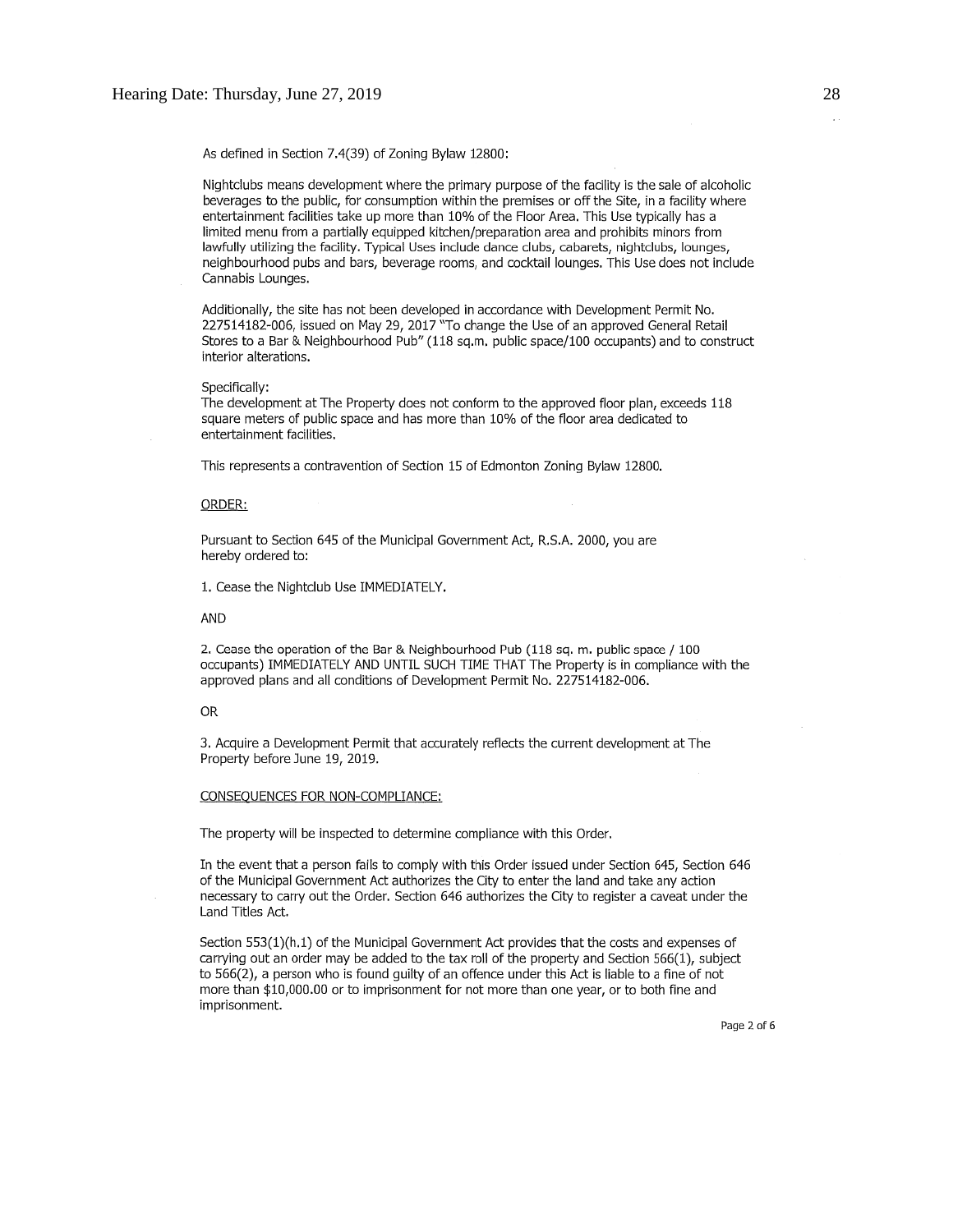Affected persons may appeal this Order by filing within the prescribed time to the Subdivision and Development Appeal Board. Visit the website at https://sdab.edmonton.ca or call 780-496-6079 for more information on how to file an appeal.

Following are Sections 553, 645, 646, 683, 685 and 686 of the Municipal Government Act, R.S.A. 2000, c.M-26.1, which provides you with the right to appeal this Order and enables the City to add all costs associated with this action to the tax roll of the property.

If you have any questions in regards to this matter, please contact the writer at 780-496-2687.

Regards,

Justin Young Development and Zoning Development Services Phone Number: 780-496-2687 Email Address: Justin. Young@edmonton.ca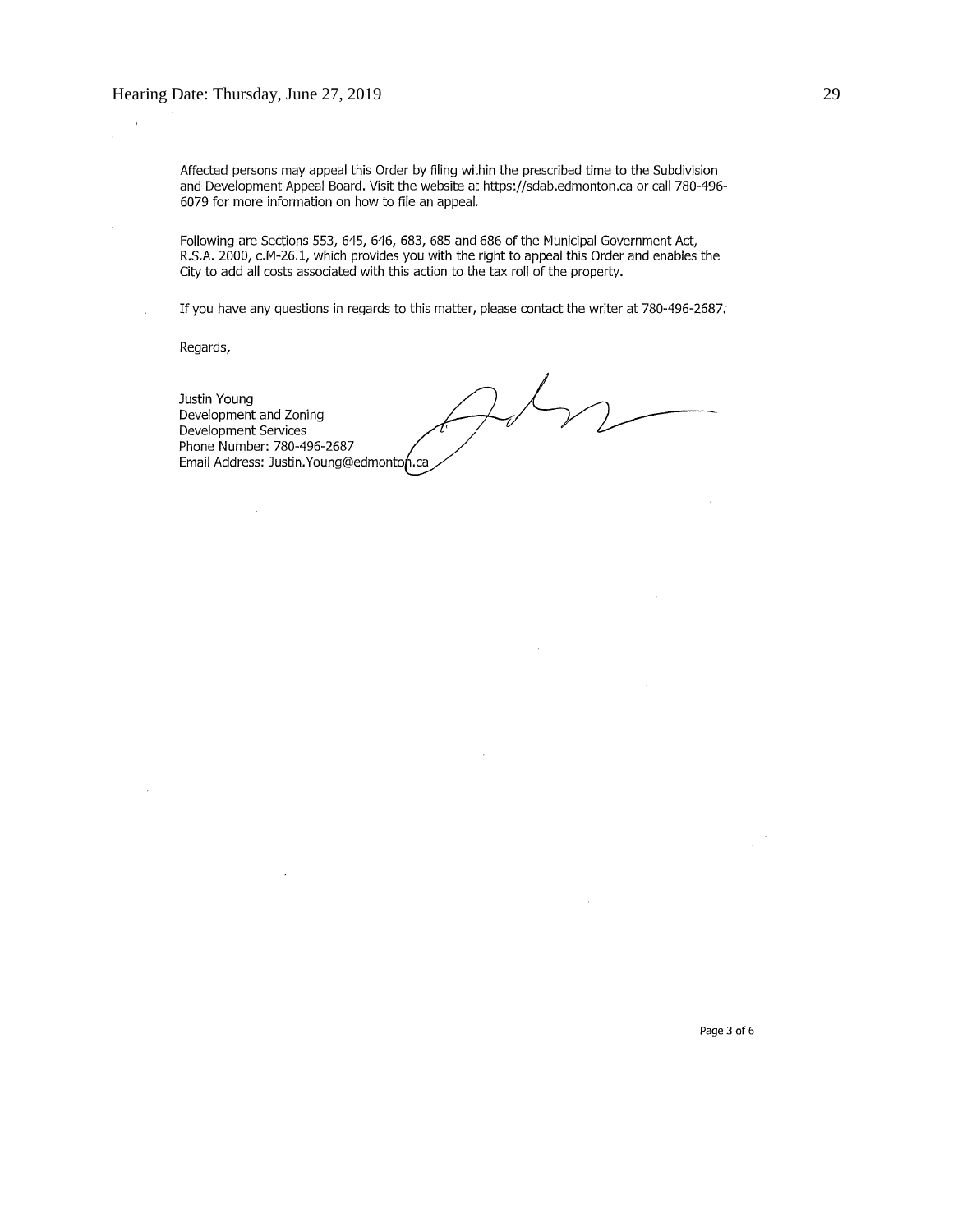**Adding Amounts** Owing to tax roll 553(1) A council may add the following amounts to the tax roll of a parcel of land:

- (a) unpaid costs referred to in section 35(4) or 39(2) relating to service connections of a municipal public utility that are owing by the owner of the parcel;
- (b) unpaid charges referred to in section 42 for a municipal utility service provided to the parcel by a municipal public utility that are owing by the owner of the parcel;
- (c) unpaid expenses and costs referred to in section 549(3), if the parcel's owner contravened the enactment or bylaw and the contravention occurred on all or a part of the parcel;
- (d), (e) repealed 1999 c11 s35;
	- (f) costs associated with tax recovery proceedings related to the parcel;
	- (g) if the municipality has passed a bylaw making the owner of a parcel liable for expenses and costs related to the municipality extinguishing fires on the parcel, unpaid costs and expenses for extinguishing fires on the parcel;
	- (g.1) if the municipality has passed a bylaw requiring the owner or occupant of a if the municipality has passed a bylaw requiring the owner or occupant of a parcel to keep the sidewalks adjacent to the parcel clear of snow and ice, unpaid expenses and costs incurred by the municipality for removing the snow and ice in respect of the parcel;
		- (h) Unpaid costs awarded by a composite assessment review board under section 468.1 or the Municipal Government Board under section 501, if the composite assessment review board or the Municipal Government Board has awarded costs against the owner of the parcel in favour of the municipality and the matter before the composite assessment review board or the Municipal Government Boa
	- (h.1) the expenses and costs of carrying out an order under section 646;
		- (i) any other amount that may be added to the tax roll under an enactment.

Stop order

645(1) Despite section 545, if a development authority finds that a development, land use or use of a building is not in accordance with

- (a) this Part or a land use bylaw or regulations under this Part, or
- (b) a development permit or subdivision approval,
- the development authority may act under subsection (2).
- (2) If subsection (1) applies, the development authority may, by written notice, order the owner, the person in possession of the land or building or the person responsible for the contravention, or any or all of them, to
	- (a) stop the development or use of the land or building in whole or in part as directed by the notice,
	- (b) demolish, remove or replace the development, or
	- (c) carry out any other actions required by the notice so that the development or use of the land or building complies with this Part, the land use bylaw or regulations under this Part, a development permit or a subdivision approval,

#### within the time set out in the notice.

- (2.1) A notice referred to in subsection (2) must specify the date on which the order was made, must contain any other information required by the regulations and must be given or sent to the person or persons referred to in subsection (2) on the same day the decision is made.
- (3) A person who receives a notice referred to in subsection (2) may appeal to the subdivision and development appeal board in accordance with section 685.

Page 4 of 6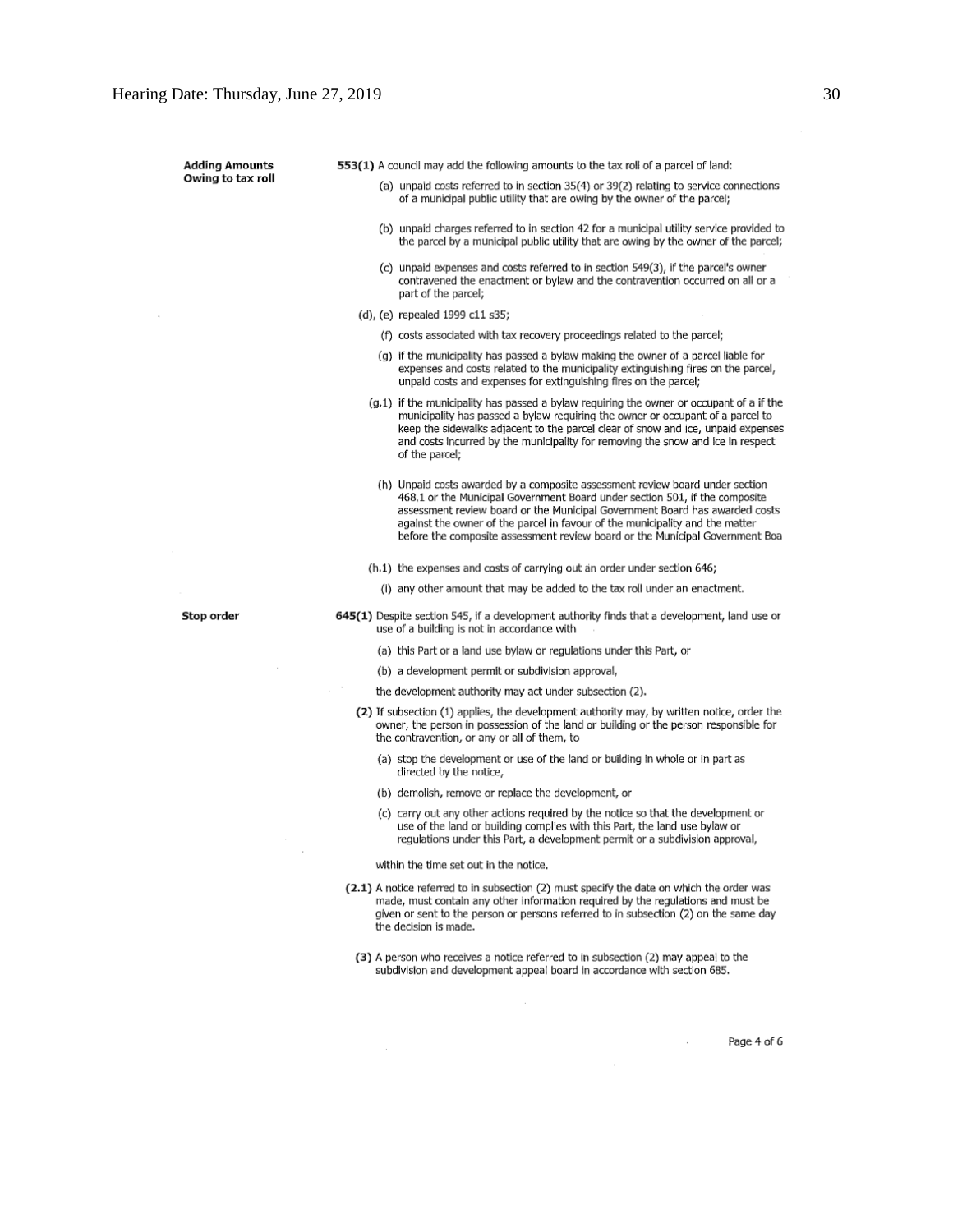| <b>Enforcement of</b><br>stop order |    | 646(1) If a person fails or refuses to comply with an order directed to the person under<br>section 645 or an order of a subdivision and development appeal board under section<br>687, the municipality may, in accordance with section 542, enter on the land or<br>building and take any action necessary to carry out the order.                                                   |  |  |  |  |
|-------------------------------------|----|----------------------------------------------------------------------------------------------------------------------------------------------------------------------------------------------------------------------------------------------------------------------------------------------------------------------------------------------------------------------------------------|--|--|--|--|
|                                     |    | (2) A municipality may register a caveat under the Land Titles Act in respect of an order<br>referred to in subsection (1) against the certificate of title for the land that is the<br>subject of the order.                                                                                                                                                                          |  |  |  |  |
|                                     |    | (3) If a municipality registers a caveat under subsection (2), the municipality must<br>discharge the caveat when the order has been complied with.                                                                                                                                                                                                                                    |  |  |  |  |
| Permit                              |    | 683 Except as otherwise provided in a land use bylaw, a person may not commence any<br>development unless the person has been issued a development permit in respect of it<br>pursuant to the land use bylaw.                                                                                                                                                                          |  |  |  |  |
| Grounds for                         |    | 685(1) If a development authority                                                                                                                                                                                                                                                                                                                                                      |  |  |  |  |
| appeal                              |    | (a) fails or refuses to issue a development permit to a person,                                                                                                                                                                                                                                                                                                                        |  |  |  |  |
|                                     |    | (b) issues a development permit subject to conditions, or                                                                                                                                                                                                                                                                                                                              |  |  |  |  |
|                                     |    | (c) issues an order under section 645,                                                                                                                                                                                                                                                                                                                                                 |  |  |  |  |
|                                     |    | the person applying for the permit or affected by the order under section 645 may<br>appeal to the subdivision and development appeal board.                                                                                                                                                                                                                                           |  |  |  |  |
|                                     |    | (2) In addition to an applicant under subsection (1), any person affected by an order,<br>decision or development permit made or issued by a development authority may<br>appeal to the subdivision and development appeal board.                                                                                                                                                      |  |  |  |  |
|                                     |    | (3) Despite subsections (1) and (2), no appeal lies in respect of the issuance of a<br>development permit for a permitted use unless the provisions of the land use bylaw<br>were relaxed, varied or misinterpreted or the application for the development permit<br>was deemed to be refused under section 683.1(8).                                                                  |  |  |  |  |
|                                     |    | (4) Despite subsections (1), (2) and (3), if a decision with respect to a development<br>permit application in respect of a direct control district                                                                                                                                                                                                                                    |  |  |  |  |
|                                     |    | (a) is made by a council, there is no appeal to the subdivision and development<br>appeal board, or                                                                                                                                                                                                                                                                                    |  |  |  |  |
|                                     |    | (b) is made by a development authority, the appeal is limited to whether the<br>development authority followed the directions of council, and if the subdivision<br>and development appeal board finds that the development authority did not<br>follow the directions it may, in accordance with the directions, substitute its<br>decision for the development authority's decision. |  |  |  |  |
| Appeals                             |    | 686(1) A development appeal to a subdivision and development appeal board is commenced<br>by filing a notice of the appeal, containing reasons, with the board                                                                                                                                                                                                                         |  |  |  |  |
|                                     |    | (a) in the case of an appeal made by a person referred to in section $685(1)$                                                                                                                                                                                                                                                                                                          |  |  |  |  |
|                                     |    | (i) within 21 days after the date on which the decision is made under section                                                                                                                                                                                                                                                                                                          |  |  |  |  |
|                                     |    | 642, or                                                                                                                                                                                                                                                                                                                                                                                |  |  |  |  |
|                                     |    | The subdivision and development appeal board must hold an appeal<br>(A)<br>hearing within 30 days after receipt of a notice of appeal.                                                                                                                                                                                                                                                 |  |  |  |  |
|                                     |    | if no decision is made with respect to the application within the 40-<br>(B)<br>day period, or within any extension of that period under section 684,<br>within 21 days after the date the period or extension expires,                                                                                                                                                                |  |  |  |  |
|                                     | ٥r |                                                                                                                                                                                                                                                                                                                                                                                        |  |  |  |  |
|                                     |    | (ii) if no decision is made with respect to the application within the 40-day<br>period or within any extension under section 684, the date the period or<br>extension expires,                                                                                                                                                                                                        |  |  |  |  |
|                                     |    |                                                                                                                                                                                                                                                                                                                                                                                        |  |  |  |  |

Page 5 of 6

 $\mathcal{N}_{\rm{max}}$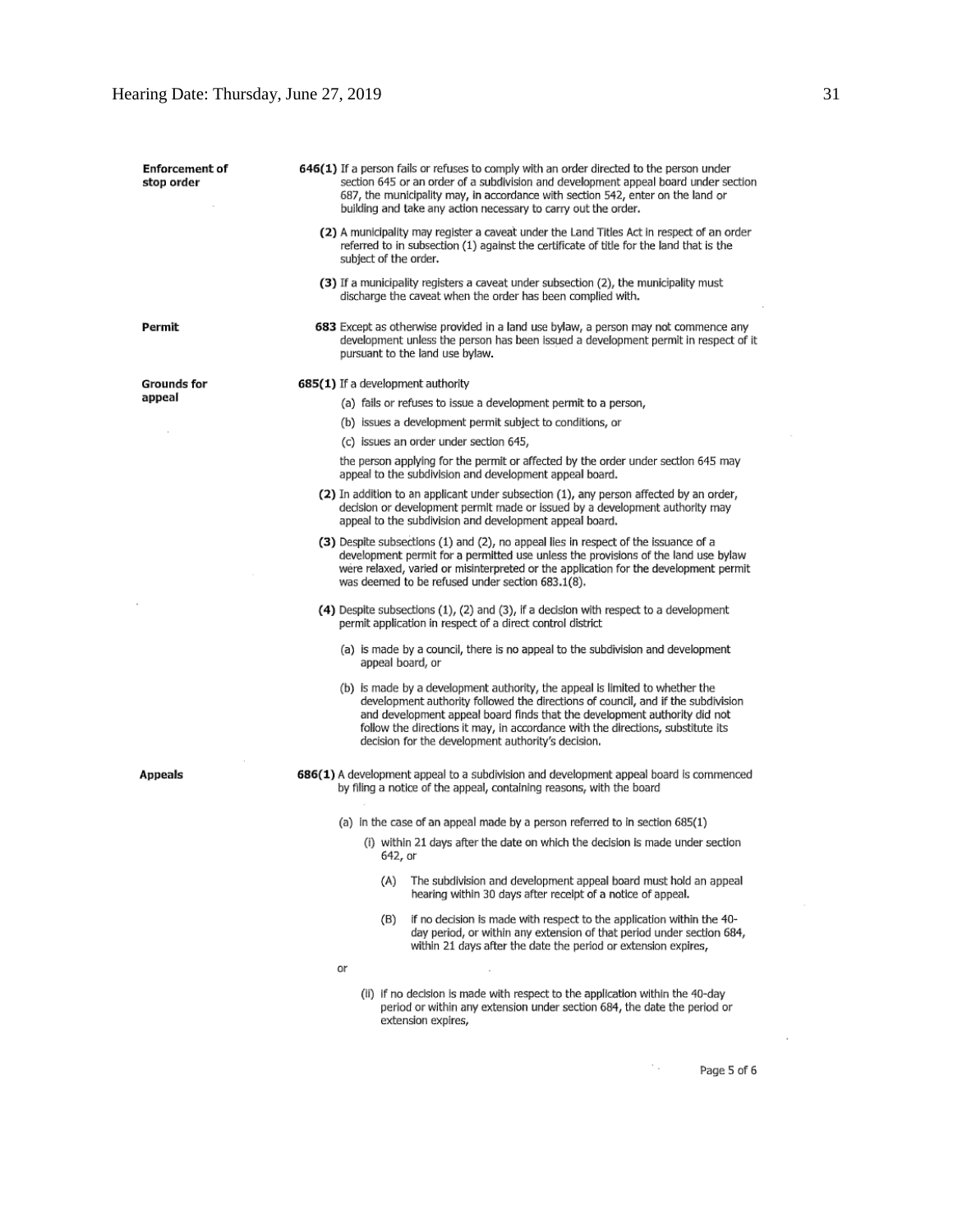or

- (b) in the case of an appeal made by a person referred to in section 685(2), within 21 days after the date on which the notice of the issuance of the permit was given in accordance with the land use bylaw.
- (2) The subdivision and development appeal board must hold an appeal hearing within 30 days after receipt of a notice of appeal.
- (3) The subdivision and development appeal board must give at least 5 days notice in writing of the hearing
	- (a) to the appellant,
	- (b) to the development authority whose order, decision or development permit is the subject of the appeal, and
	- (c) to those owners required to be notified under the land use bylaw and any other person that the subdivision and development appeal board considers to be affected by the appeal and should be notified.
- (4) The subdivision and development appeal board must make available for public inspection before the commencement of the hearing all relevant documents and materials respecting the appeal, including
	- (a) the application for the development permit, the decision and the notice of appeal, or
	- (b) the order under section 645.
- (4.1) Subsections (1)(b) and (3)(c) do not apply to an appeal of a deemed refusal under section 683.1(8).
	- (5) In subsection (3), "owner" means the person shown as the owner of land on the assessment roll prepared under Part 9.